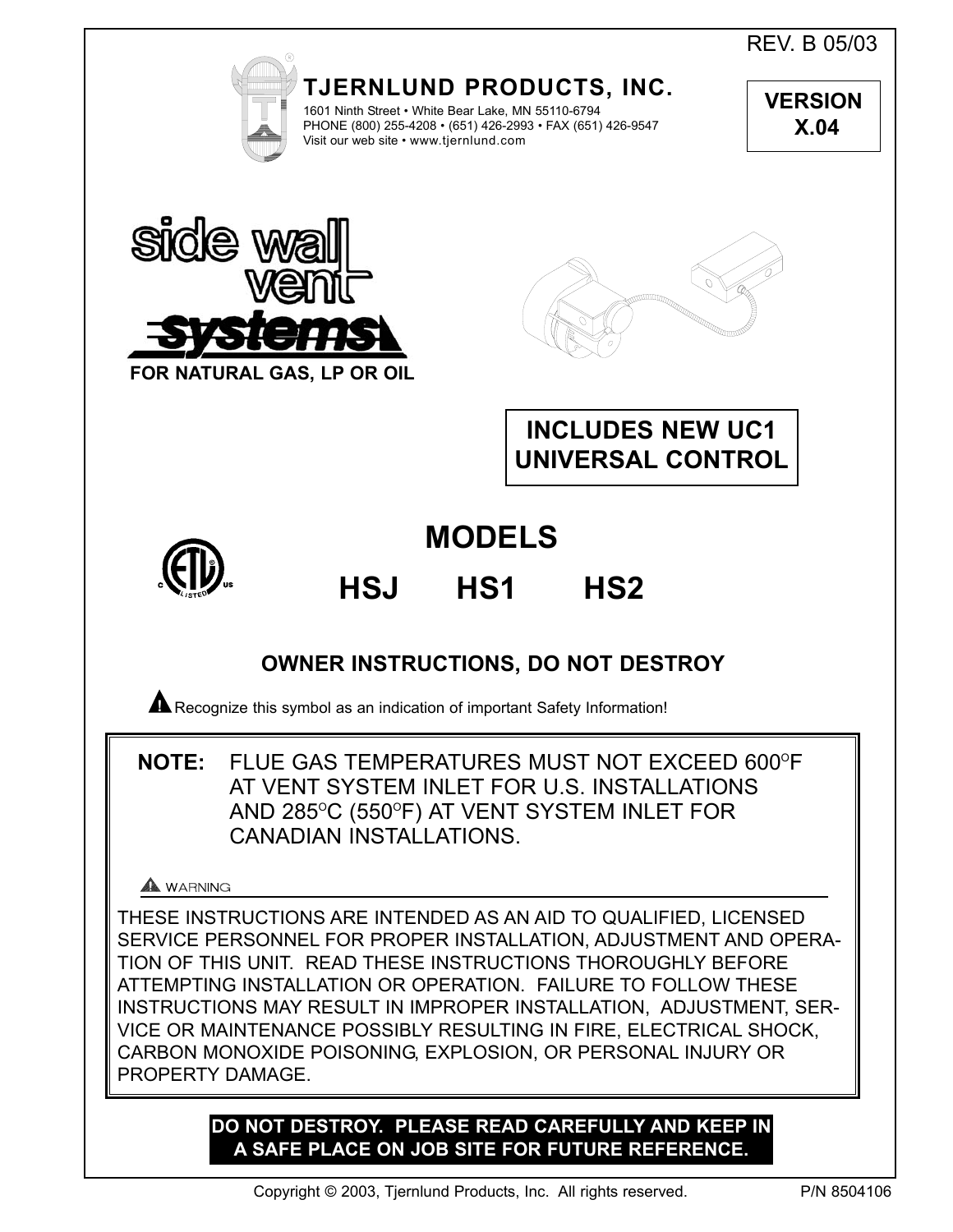Address all correspondence to:

Customer Service • Tjernlund Products, Inc. • 1601 Ninth Street • White Bear Lake, MN 55110-6794

Call us toll free at 800-255-4208, visit our web site @ www.tjernlund.com or email us at fanmail@tjfans.com.

## **TABLE OF CONTENTS**

|                    | PAGE(S) |
|--------------------|---------|
|                    |         |
|                    |         |
| <b>CAUTIONS</b>    |         |
|                    |         |
|                    |         |
|                    |         |
|                    |         |
|                    |         |
|                    |         |
|                    |         |
|                    |         |
|                    |         |
|                    |         |
|                    |         |
|                    |         |
|                    |         |
| FLECTRICAL WIRING  |         |
|                    |         |
|                    |         |
|                    |         |
|                    |         |
|                    |         |
|                    |         |
| <b>MAINTENANCE</b> |         |
|                    |         |
|                    |         |

## **VENTER SPECIFICATIONS**

| <b>MODEL</b><br><b>NUMBER</b> | <b>VENT</b><br>PIPE<br>DIA. | BTU/HR<br><b>INPUT</b>                                                                                                           | <b>MAXIMUM PIPE</b><br>LENGTH (FT)<br>AT STACK TEMP                                      |                                                            |                                             |          | CFM AT 70°F       |            |            |                 |
|-------------------------------|-----------------------------|----------------------------------------------------------------------------------------------------------------------------------|------------------------------------------------------------------------------------------|------------------------------------------------------------|---------------------------------------------|----------|-------------------|------------|------------|-----------------|
|                               |                             |                                                                                                                                  | GAS<br>300°F                                                                             | <b>FIRED</b><br>400°F                                      | OIL<br><b>FIRED</b><br>500°F                | 0"<br>SP | .50"<br><b>SP</b> | .75"<br>SP | 1.0"<br>SP | 1.4"<br>SP.     |
| <b>HSJ</b>                    | 4"                          | 50.000<br>75,000<br>100,000<br>125,000                                                                                           | 100'<br>100'<br>100'<br>35'                                                              | 100'<br>100'<br>100'<br>23'                                | 100'<br>100'<br>-                           | 110      | 85                | 67         | 10         |                 |
| HS1                           | 4"<br>6"                    | 150.000<br>200.000<br>250,000<br>300,000<br>150,000<br>200.000<br>250,000<br>300.000                                             | 100'<br>87'<br>40<br>4'<br>100'<br>100'<br>100'<br>30'                                   | 60'<br>57'<br>12'<br>100'<br>100'<br>92'                   | 35'<br>27'<br>-<br>100'<br>100'             | 158      | 115               | 95         | 12         |                 |
| HS <sub>2</sub>               | 6"<br>8"                    | 350.000<br>400,000<br>450,000<br>500,000<br>550,000<br>600,000<br>350.000<br>400.000<br>450,000<br>500,000<br>550,000<br>600,000 | 100'<br>100'<br>100<br>100'<br>94'<br>15'<br>100'<br>100'<br>100'<br>100'<br>100'<br>67' | 100'<br>100'<br>100<br>72'<br>100'<br>100'<br>100'<br>100' | 100'<br>100'<br>67'<br>100'<br>100'<br>100' | 286      | 235               | 215        | 196        | 158<br>2002048A |

## **HS-SERIES MODEL SELECTION TABLE POWER VENTER DIMENSIONS**

## **IMPORTANT**

Table footage is based on equivalent vent pipe length. To calculate equivalent vent pipe length, add the straight vent pipe plus 10' for every  $90^\circ$  elbow and 5' for every  $45^\circ$  elbow.

If venting multiple appliances with one Power Venter, the total combined BTU/hr. input of all appliances must be added together to size the Power Venter.





| UNIT DIMENSIONS (IN) |                 |                  |                 |                             |  |  |
|----------------------|-----------------|------------------|-----------------|-----------------------------|--|--|
| <b>MODEL</b>         | (H) HEIGHT      | WIDTH<br>(W)     | (D) DEPTH       | INLET/OUTLET                |  |  |
| <b>HSJ</b>           | $7 \frac{7}{8}$ | $10 \frac{1}{4}$ |                 | $\Lambda$ <sup>33</sup>     |  |  |
| HS <sub>1</sub>      | $7 \frac{7}{8}$ | 11 <sup>n</sup>  | 7"              | $\mathbf{A}^{\prime\prime}$ |  |  |
| HS2                  | $9 \frac{1}{4}$ | $11 \frac{1}{2}$ | $8 \frac{1}{2}$ | 6"                          |  |  |
| 20010180             |                 |                  |                 |                             |  |  |

| <b>MODEL</b>    | <b>MOTOR</b><br><b>VOLTAGE</b> | <b>CONTROL</b><br><b>VOLTAGE</b> | Hz | R.P.M. | <b>WATTS</b> | <b>AMPS</b> | THERMAL<br>PROTEC. |
|-----------------|--------------------------------|----------------------------------|----|--------|--------------|-------------|--------------------|
| <b>HSJ</b>      | 115                            | 24/115/DRY                       | 60 | 3000   | 95           | 1.26        | <b>YES</b>         |
| HS <sub>1</sub> | 115                            | 24/115/DRY                       | 60 | 3000   | 95           | 1.26        | <b>YES</b>         |
| HS <sub>2</sub> | 115                            | 24/115/DRY                       | 60 | 3000   | 224          | 1.51        | <b>YES</b>         |
|                 |                                |                                  |    |        |              |             | 2001018H           |

The UC1 Universal Control may be interlocked with Dry Contact, 24 VAC or 115 VAC heater control circuits.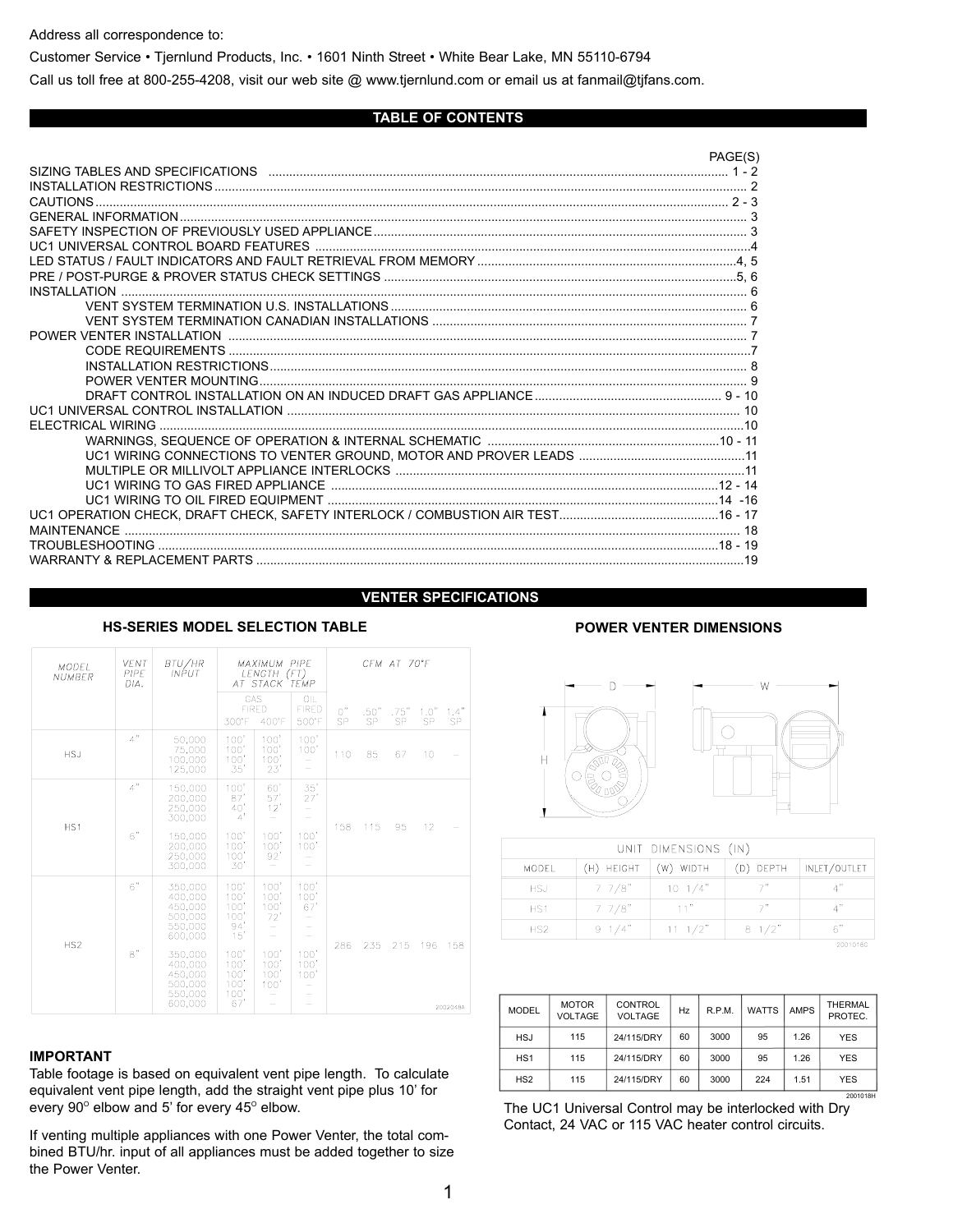## **UC1 UNIVERSAL CONTROL SPECIFICATIONS**

| <b>POWER</b><br><b>REQUIREMENTS</b>                      | T-BLOCK<br>L/N                      | 120 VAC ±10 %, 50/60 Hz<br>CIRCUIT PROTECTION PROVIDED BY INSTALLER                                                                                                  |
|----------------------------------------------------------|-------------------------------------|----------------------------------------------------------------------------------------------------------------------------------------------------------------------|
|                                                          | XL / XN                             | 150 mA MAX @ 120 VAC, 50/60 Hz<br>CAN ONLY BE CONNECTED TO TJERNLUND-SPECIFIED AUXILIARY DEVICE                                                                      |
| ADD VENTER MOTOR<br>LOAD PLUS 1/2 AMP<br>FOR UC1 LOAD    | <b>UC1 CONTROL</b>                  | DURING OPERATION THE CONTROL USES 50 mA MAX @ 120 VAC                                                                                                                |
|                                                          | M & MTR<br>(RELAY K2)               | MOTOR - 1 H.P. MAX. @ 120 VAC, 50/60 Hz<br>GENERAL PURPOSE - 15A @ 120 VAC, 50/60 Hz                                                                                 |
| <b>EXTERNAL</b><br>POWER SWITCHING<br><b>CAPACITY</b>    | T-BLOCK<br>3 TO 4<br>(RELAY K1)     | MOTOR - 1 H.P. MAX. @ 120 VAC, 50/60 Hz<br>GENERAL PURPOSE - 15A @ 120 VAC, 50/60 Hz<br>RESISTIVE - 10A @ 28 VDC PILOT DUTY - 470 VA                                 |
|                                                          | T-BLOCK<br>A/B<br>$OR -$            | USER-PROVIDED CONTACT CLOSURE FROM A TO B. SIZE CONTACT CLOSURE TO HANDLE<br>3 mA @ 5 VDC. MOVE RED VOLTAGE JUMPER TO "DRY" LOCATION. DO NOT SUPPLY POWER.           |
| <b>EXTERNAL</b><br><b>CALL TRIGGER</b><br><b>METHODS</b> | 24 <sub>V</sub><br>1/2<br>$-OR$ $-$ | USER-PROVIDED 24 VAC AT TERMINALS 1 & 2. 1 = CALL HOT, 2 = COMMON. CONTROL<br>REQUIRES 5 mA @ 24 VAC TO TRIGGER. MOVE RED VOLTAGE JUMPER TO "24V" LOCATION.          |
|                                                          | 115V<br>1/2                         | USER-PROVIDED 115 VAC AT TERMINALS 1 & 2. 1 = CALL LINE, 2 = NEUTRAL. CONTROL<br>REQUIRES 1 mA @ 115 VAC TO TRIGGER. MOVE RED VOLTAGE JUMPER TO "115V" LOCATION.     |
| J1/J2<br><b>JUMPER</b>                                   | J1/J2                               | USED TO JUMP CALL HOT (24 VAC) OR CALL LINE (115 VAC) FROM TERMINAL 1 TO TERMINAL 3.<br>REMOVE J1-J2 JUMPER IF A DIFFERENT VOLTAGE SOURCE IS PROVIDED TO TERMINAL 3. |
| <b>SAFETY</b><br><b>CIRCUIT</b>                          | P1/P2                               | CONNECTED TO FAN PROVER.<br>1 mA @ 5 VDC. DO NOT SUPPLY POWER HERE.                                                                                                  |
|                                                          |                                     | D/N 9183006H                                                                                                                                                         |

## **INSTALLATION RESTRICTIONS**

- 1. This device must be installed by a qualified professional installer in accordance with these instructions. If improperly installed, a hazardous condition such as explosion or carbon monoxide poisoning could result.
- 2. Do not install the Power Venter on incinerators, incinerating toilets, condensing type appliances or solid-fuel burning appliances.
- 3. The Power Venter shall only be installed on Natural Gas, LP or Oil-fired appliances.
- 4. Do not install the Power Venter on an appliance with an automatic valve having a manual opener unless the manual opener has been rendered inoperative or the automatic valve has been replaced with a valve not equipped with a manual opener.
- 5. The Power Venter may only be installed on appliances equipped with a draft hood, draft diverter or barometric draft control.
- 6. The Power Venter shall not be installed where flue gas temperatures exceed 600° F. at Power Venter inlet for U.S. or 285° C  $(550^{\circ} \text{ F})$  for Canadian installations.

## **FLUE GAS TEMPERATURE VERIFICATION:**

A) Consult appliance manufacturer for temperature of gases at the appliance outlet after dilution by draft hood, draft diverter or barometric draft control.

## AND

B) Measure temperature of flue gases at the Power Venter inlet at time of installation. Temperature should be measured after appliance and Power Venter have operated for at least 15 minutes, allowing flue gas temperature to stabilize.

## Flue gas temperature at Power Venter inlet must not exceed 600° F. for U.S. or 285° C (550° F) for Canadian installations.

- 7. The appliance(s) may only be installed on the suction side of Power Venter.
- 8. The UC1 is intended for indoor installation only. Do not mount the UC1 junction box on a heat source that exceeds 140<sup>0</sup>F. Examples of improper mounting surfaces include vent pipe, top of heater casing or any place where radiant or convective heat would cause the junction box temperature to exceed  $140^{\circ}F (60^{\circ}C)$ .

## A WARNING

Improper installation, adjustment, alterations, service or maintenance can cause injury or property damage. Refer to this manual. For assistance or additional information consult a qualified installer, service agency, gas or oil supplier.

## **CAUTIONS**

## WARNING

The Power Venter must be installed by a qualified installer in accordance with these instructions and all local codes or in their absence in accordance with the latest edition of The National Fuel Gas Code (ANSI Z223.1/NFPA #54), NFPA # 31 Oil Burning Equipment, the latest edition of the National Electrical Code (NFPA#70) and the Occupational Safety and Health Act (OSHA) when applicable. Canadian installations must comply with The Natural Gas Installation Code (CAN/CGA-B149.1); Propane Installation Code (CAN/CGA-B149.2); Installation Code For Oil Burning Equipment (CAN/CSA-B139). Improper installation can create a hazardous condition such as an explosion, fire, electrical shock or carbon monoxide poisoning resulting in property damage, personal injury or death. "Qualified Installer" shall mean an individual properly trained and licensed in accordance with local codes.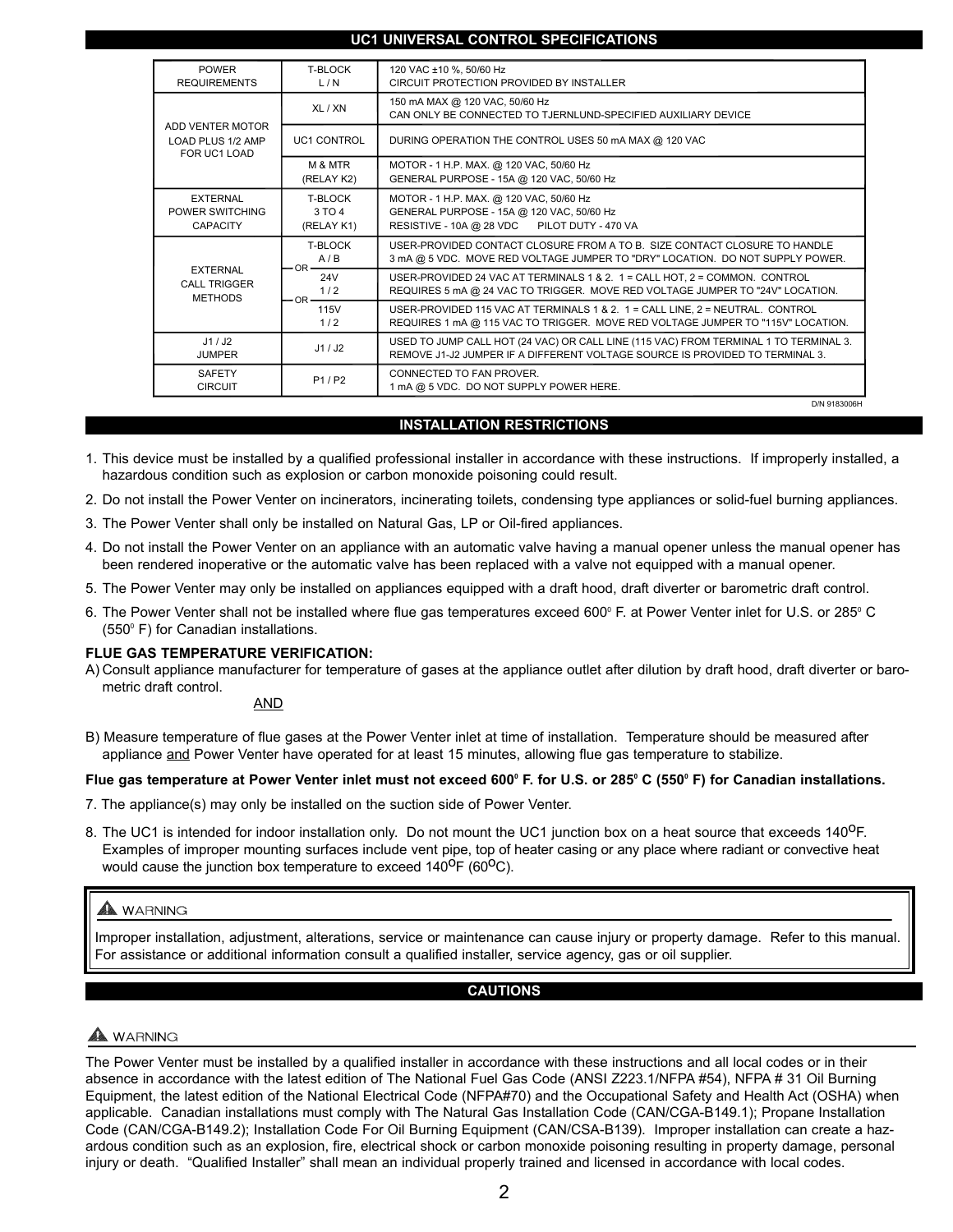Failure to install, maintain and/or operate the Power Venter in accordance with manufacturer's instructions may result in conditions which can produce bodily injury and property damage.

## A WARNING

Disconnect power supply from the UC1 and heating equipment when making wiring connections and servicing the Venter. Failure to do so may result in personal injury and/or equipment damage. LED #5 (RED) should be off with power removed.

- 1. In order to comply with the ETL Listing of the Power Venters the Fan Prover must be wired with the appliance so as to prevent the main burner(s) from firing if the Power Venter malfunctions or the flue is blocked. It is not safe to use the Power Venter as is on millivolt appliances, such as water heaters which employ a combination gas valve/temperature controller, since the Fan Prover can not be wired as described in this manual. Millivolt appliances require additional interlock controls such as our WHKE kit. See millivolt wiring diagram in this manual for more details.
- 2. Plan the vent system so that Code required distances are maintained from plumbing and wiring.
- 3. The Power Venter **motor shaft must be mounted horizontally** to ensure proper operation of the Fan Proving Switch and prevent motor bearing wear.
- 4. Make certain the power supply is adequate for the fan motor and UC1 requirements. Do not add the Power Venter to a circuit where the total load is unknown.
- 5. The installer must verify that the BTU/hr. input of the appliance does not exceed the recommended input of the Power Venter. See selection table on page 1 of these instructions for sizing information.
- 6. Flue gas temperatures must not exceed 600° F. at the Power Venter inlet for U.S. installations and 285° C (550° F) for Canadian installations. Ambient temperatures surrounding Power Venter must not exceed 40 $^{\circ}$  C (104 $^{\circ}$  F). See "Flue Gas Temperature Verification", on page 2.
- 7. "Safety Inspection Of a Previously Used Appliance", below, must be performed before installation on previously used equipment.

## **GENERAL INFORMATION**

These units have been factory tested and rated in accordance with AMCA standard 210, Test Code for Air Moving Devices.

Each Power Venter and UC1 is electrically factory line tested before shipment.

After opening carton, inspect thoroughly for hidden damage. Wheel should rotate freely. If any damage is found notify freight carrier and your distributor immediately and file a concealed damage claim.

#### **IMPORTANT**

We do not recommend using the model HSJ for oil fired equipment since the small blower wheel is more susceptible to soot buildup. We recommend using the SideShot Series for oil inputs under 1 GPH (142,000 BTU/hr.) firing rates.

## **\*SAFETY INSPECTION OF A PREVIOUSLY USED APPLIANCE**

(Perform prior to Power Venter installation)

The following procedure is intended as a guide to aid in determining that an appliance is properly installed and is in safe condition for continuing use. This procedure is based on central furnace and boiler installations and it should be recognized that generalized procedures cannot anticipate all situations. Accordingly, in some cases deviation from this procedure may be necessary to determine safe operation of the equipment.

- a. This procedure should be performed prior to any attempt at modifications of the appliance or installation of the Venter.
- b. If it is determined there is a condition which could result in an unsafe operation, the appliance should be shut off and the owner advised of the unsafe condition.

The following steps should be followed in making the safety inspection:

- 1. Visually inspect the venting system and determine there is no blockage or restriction, leakage, corrosion or other deficiencies which could cause an unsafe condition.
- 2a. Oil Installations: Inspect burner and primary control for proper operation.
- 2b. Gas Installations: Conduct a gas leakage test of the appliance piping and control system downstream of the shutoff valve in the supply line to the appliance.

Inspect burners and cross overs for blockage and corrosion.

- 3. Applicable only to furnaces: Inspect heat exchanger for cracks, openings or excessive corrosion. Check both the limit control and fan control for proper operation.
- 4. Applicable only to boilers: Inspect for evidence of water or combustion product leaks. Determine that the water pumps are in operating condition. Test low water cutoffs, automatic feed controls, pressure and temperature limit controls and relief valves in accordance with the manufacturer's recommendations to determine that they are in operating order.
- \* Excerpts from the National Fuel Gas Code (ANSI Z223.1/NFPA #54), Appendix H.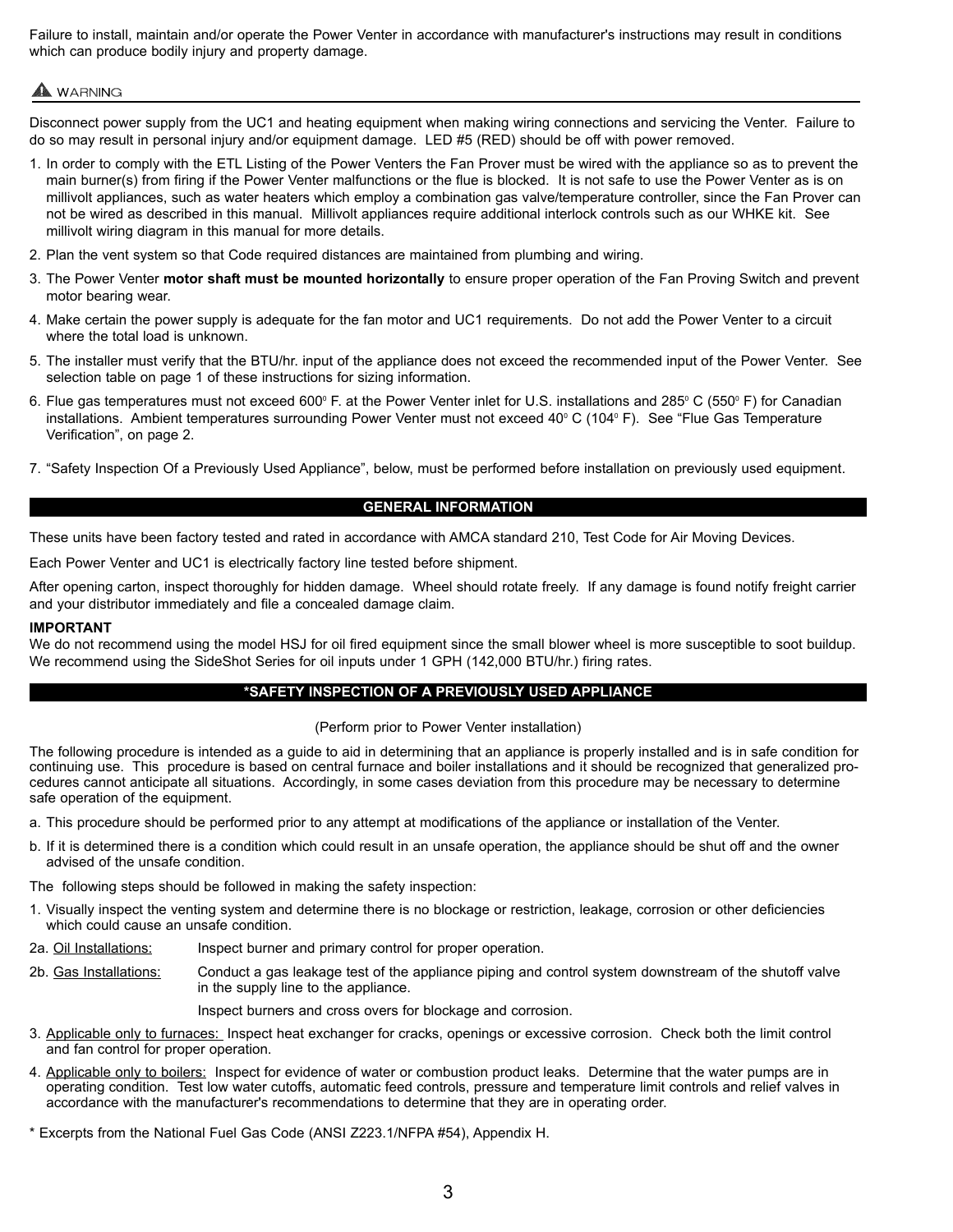## **UC1 UNIVERSAL CONTROL BOARD FEATURES**



**4** - Normally open terminal of appliance relay. Will be energized from terminal 3 if safety circuit is "proven".

## WARNING

- # 1. Power supplied by board. Do not supply power to this area or control damage may result.
- # 2. Do not supply power to the appliance interlock block with the call selector in the "DRY" position. Control damage may result if power is supplied.
- #3. Circuit protection must be provided by the installer. 16 Amps is the maximum current allowed for this device at terminal L. A 15 Amp circuit breaker is recommended.

#### **LED STATUS & FAULT INDICATORS**

## **LED INDICATOR LIGHTS**

- LED #1 (Amber) Appliance call for heat.
- LED #2 (Green) Safety circuit through P1 & P2 (Venter Fan Prover) is verified "Open" upon start-up. Indicates Venter prover is closed during run cycle. Burner circuit is energized with contact closure from terminal 3 to 4.
- LED #3 (Green) Power switched to Venter motor from L to MTR & M.
- LED #4 (Red) Status / Fault indicator.
- LED #5 (Red) 115 VAC power supplied to board. Also used as a status indicator.

## **LED STATUS INDICATORS**

- LED #4 & #5 (Red) Flashing Alternately = Venter in Pre-purge. (Pre-Purge options 0, 5, 20, 35 seconds)
- 
- 
- LED #4 & #5 (Red) Flashing in Unison = Venter in Post-Purge. (Post-Purge options 0, 30 seconds or 1, 2, 4, 8, 16 minutes)
- 
- LED #4 Flashes Continuously\*  $=$  Fan Prover opened for more than 10 seconds during burner cycle. (Venter will run for 10 minutes, attempting to make Fan Prover)
	- 4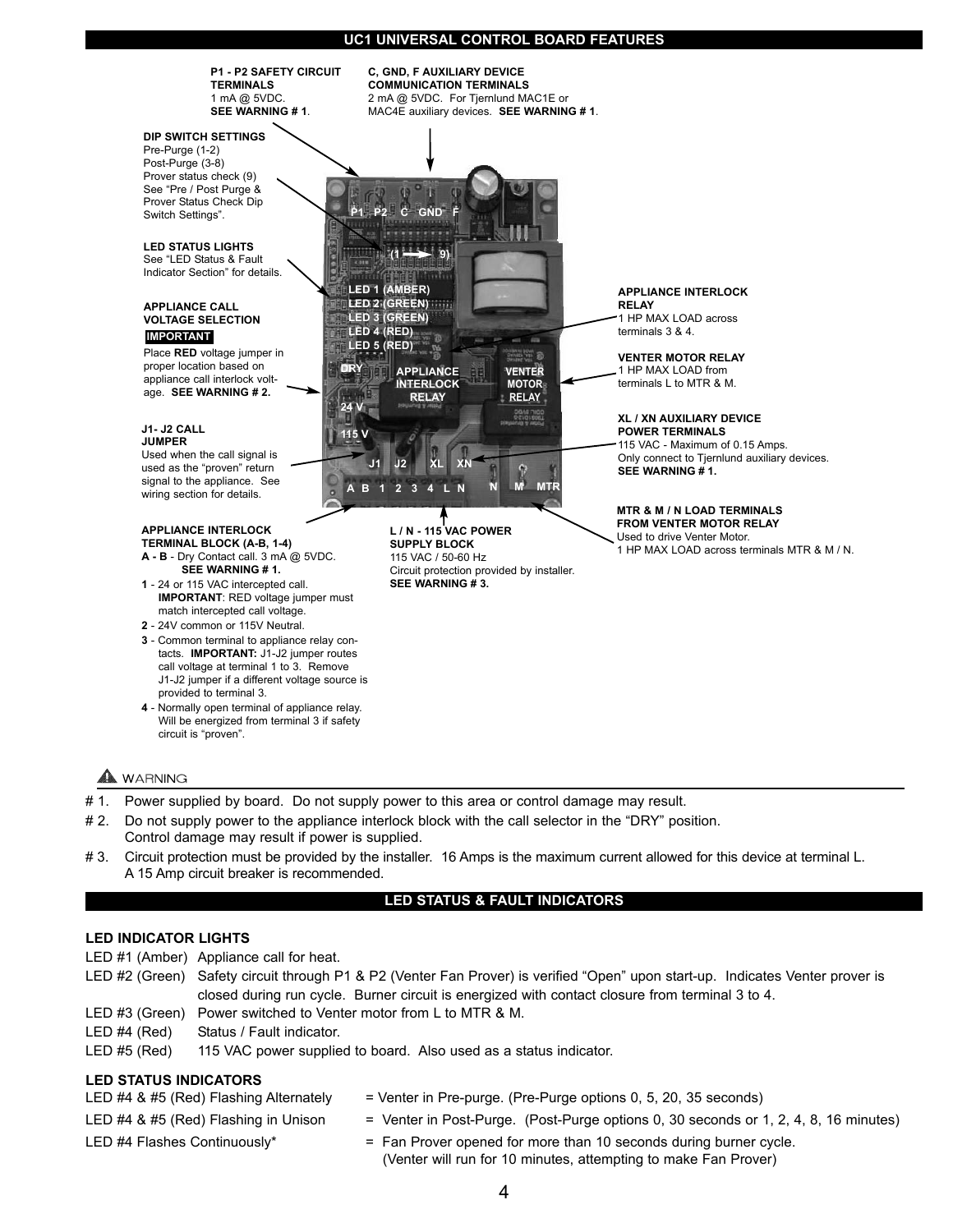## **LED FAULT INDICATORS**

Fault conditions are indicated by counting the number of times LED #4 (Red) flashes.

- LED #4 Flashes 2 Times Fan Prover was in electrically closed position prior to venter operation.
- LED #4 Flashes 3 Times\* Fan Prover does not close within 60 seconds after call for heat.
- LED #4 Flashes 4 Times\* Fan Prover did not re-close after 10 minutes of Venter operation.
- LED #4 Flashes 5 Times\* Fan Prover opened for more than 10 seconds during burner cycle but closed within 10 minutes.
- Investigate causes of Fan Prover not making, i.e; Firing burner at capacities or temperatures exceeding Venter limits, excessive vent pipe runs, elbows directly on venter discharge, high winds, plugged / kinked Fan Prover sensing tube or a faulty Fan Prover.

**IMPORTANT:** Fault codes will automatically be displayed after a fault condition occurs. If the call for heat interlock signal or 115 VAC power is removed, the UC1 board will reset and the fault will be stored in memory instead of displayed. Any new fault will replace any previous fault.

## **CHECKING MEMORY FOR LAST FAULT CODE**

**IMPORTANT:** Prior to accessing the fault code memory, note the settings of the dip switches so that they can be returned to their original Pre / Post-Purge positions. When power is supplied to the UC1 use caution when moving dip switches.

The last fault code can be retrieved at any time by setting all dip switches 1-8 to the up, or "on" position. The last fault code, or lack there of, will be indicated by counting the number of times LED 4 flashes. By moving any of the dip switches back to their original position, the fault code will be cleared. **NOTE:** The UC1 board must have its 115 VAC power supply present when any of the (1-8) dip switches are moved back to their original position for the fault code to clear.

## **PRE / POST PURGE AND PROVER STATUS CHECK DIP SWITCH SETTINGS**

## A WARNING

Remove power to UC1 and heating equipment when installing, servicing or changing dip switch settings. Failure to do so may result in personal injury and/or equipment damage. LED #5 (RED) should not be on if 115 VAC supply power is removed from the control.

## **Pre-purge**

Used for a Venter with longer vent runs to get draft fully established throughout the vent system prior to burner ignition. Also beneficial for negative pressure prone environments. **IMPORTANT:** Nuisance equipment lockouts may occur if Venter pre-purge is running in conjunction with and is longer than any equipment timing circuit. Pre-purge settings must be shorter than burner control lockout time unless wired prior to burner control timing circuit (i.e. aquastat / thermostat).

## **Post-purge**

A Venter post-purge has been factory set at 2 minutes. Confirm that dip switch #5 is in the up or "on" position. Oil fired equipment requires that the post-purge be long enough to eliminate post cycle nozzle drip odor. A longer post-purge may be necessary for longer vent runs or high heat retention, refractory lined combustion chambers. A shorter post-purge may be desired for gas installations.

## **DIP SWITCH NUMBERING**





Pre-Cycle Prover Status



lo





 $\Box$ 



**PRE-PURGE SETTINGS** (SEE "PRE-PURGE" ABOVE PRIOR TO SETTING)





0 Seconds 5 Seconds 20 Seconds 35 Seconds



**POST-PURGE SETTINGS** (SEE "POST-PURGE" ABOVE PRIOR TO SETTING)





|          | 808886      |  |  |
|----------|-------------|--|--|
|          | 3 4 5 6 7 8 |  |  |
| 1 Minute |             |  |  |



b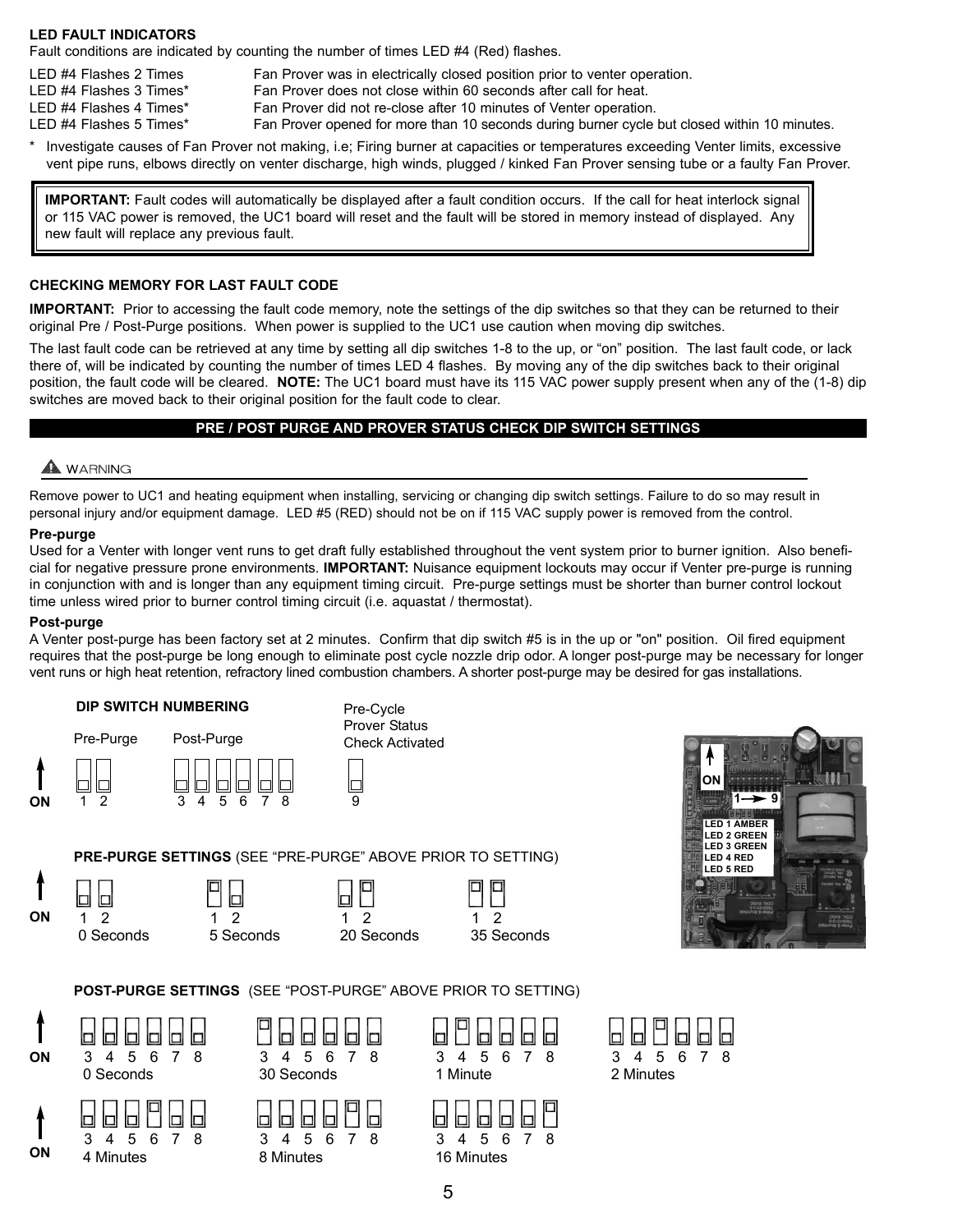## **P1 & P2 PRE-CYCLE FAN PROVER STATUS CHECK**

Pre-Cycle Prover Status Check Activated  $\overline{9}$ 

The Pre-Cycle Prover Status Check is activated from the factory. When activated the UC1 Universal Control checks across P1 & P2 safety circuit (Venter Fan Prover) to verify that the Fan Prover switch is "Open" upon a call for heat and not stuck "Closed". **IMPORTANT: This must always be in the down "Activated" position when sidewall venting.** 

## **INSTALLATION**

## **VENT SYSTEM TERMINATION**

Before installing Power Venter determine location of vent system termination.

## **TOOLS REQUIRED**

- Saber Saw or Cement Drill Drill Drill  **1/8**" and 1/4" Drill Bits
- Wood or Masonry Chisel • Blade Screwdriver or 1/4" Nut Driver Wire Cutter/Stripper
- 
- 

## **A** WARNING

For oil installations do not terminate HS-Series Power Venters on vinyl siding because temperatures can easily exceed 150°F. The SideShot® is the only Tjernlund Power Venter recommended for termination on vinyl siding when using oil.

**NOTE:** Termination of a Side Wall Vent System with a device other than the Tjernlund VH1 Series Vent Hood could affect system performance and result in a possible safety hazard. Consult Vent Hood instructions for complete installation details.

## **VENT HOOD TERMINATION CODE REQUIREMENTS FOR U.S. INSTALLATIONS**

**If possible, locate the Vent Hood on a wall that does not face the direction of prevailing winds. This will diminish the possibility of appliance interruption during periods of extreme winds and prevent oil odors caused by backdrafts.**

If possible, locate the Vent Hood no closer than 3 feet from an inside corner of an L-shaped structure.

Terminate the vent system so that proper minimum clearances are maintained as cited in the latest edition of the National Fuel Gas Code (NFPA # 54) and the latest edition of NFPA #211, or as follows:

- Not be less than 7 feet above grade when located adjacent to public walk ways.
- At least 3 feet above any forced air inlet located within 10 feet.
- At least 4 feet below, 4 feet horizontally from or 1 foot above any door, window or gravity air inlet into any building.
- At least 12 inches above grade.
- So that the flue gases are not directed so as to jeopardize people, overheat combustible structures or enter buildings, and
- Not less than 2 feet from an adjacent building.

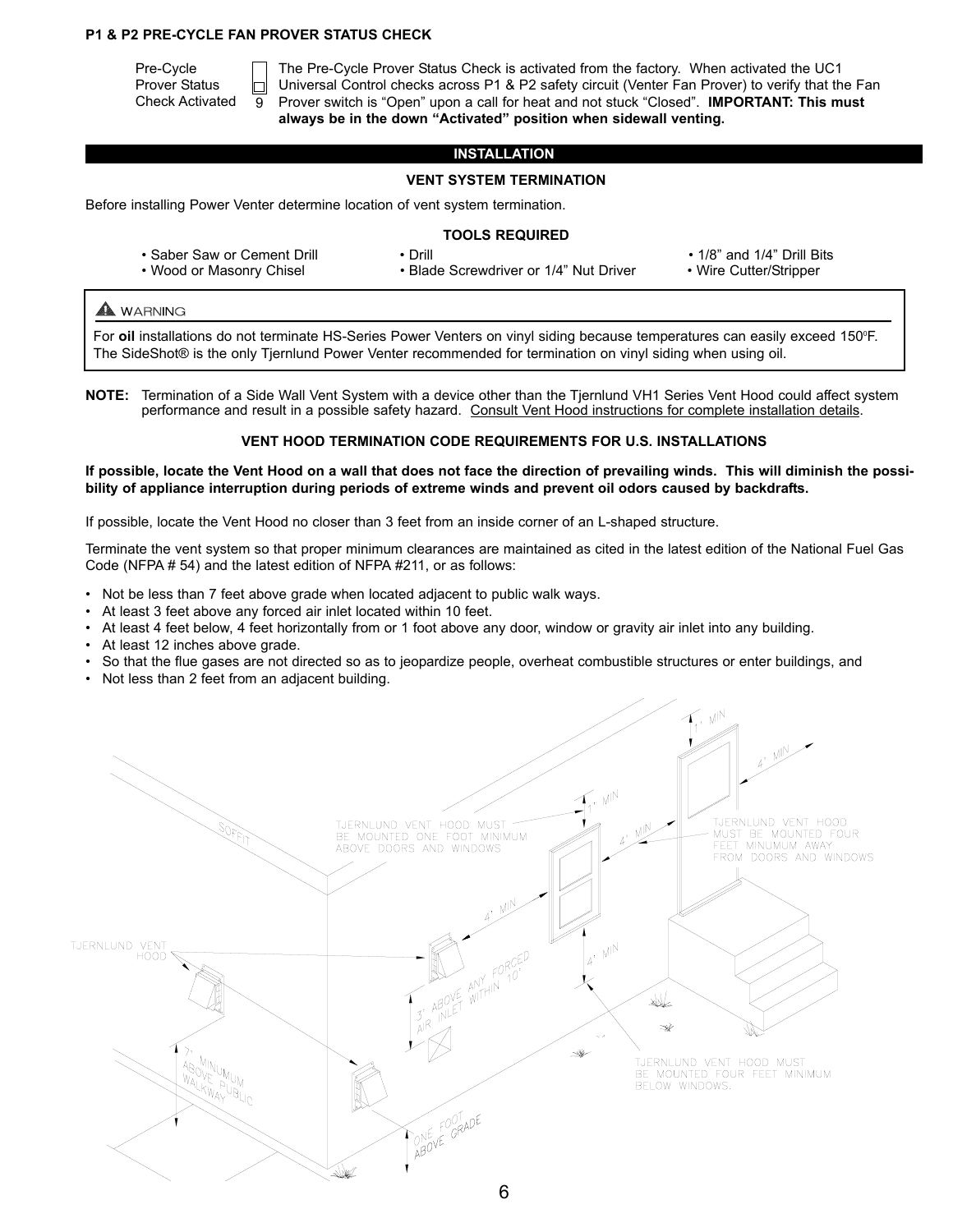## **VENT HOOD TERMINATION CODE REQUIREMENTS FOR CANADIAN INSTALLATIONS**

## **If possible, locate the Vent Hood on a wall that does not face the direction of prevailing winds. This will diminish the**  possibility of appliance interruption during periods of extreme winds and prevent oil odors caused by backdrafts.

- A venting system shall not terminate underneath a veranda, porch, or deck, or above a paved sidewalk or a paved driveway that is located between two buildings, and that serves both buildings.
- The exit terminals of mechanical draft systems shall not be less than 2.13m (7ft) above grade when located adjacent to a paved sidewalk or driveway.
- A venting system shall not direct flue gases towards brickwork, siding, or other construction, in such a manner that may cause damage from heat or condensate from the flue gases.
- A vent system shall not direct flue gases so as to jeopardize people, overheat combustible structures, or enter buildings.

A venting system shall not terminate within 1.8 m (6ft) of the following:

- A window, door or mechanical air supply inlet of any building, including soffit openings
- A gas service regulator vent outlet
- A combustion air inlet
- A property line
- A direction facing combustible materials or openings of surrounding buildings

A venting system shall not terminate within 1m (3ft) of the following:

• Above a gas meter/regulator assembly within 1m (3ft) horizontally of the vertical centreline of the regulator

- A oil tank or an oil tankfill inlet
- The inside corner of an L-shaped structure

## A venting system shall not terminate within .3m (1ft) of the following:

• Above grade level or any surface that may support snow, ice, or debris



## **VERIFY POWER VENTER MODEL SELECTION USING TABLES ON PAGE 1.**

## **CODE REQUIREMENTS**

All Power Venter installations must follow the appropriate U.S. or Canadian requirements listed under the Installation Restrictions and Cautions of this manual.

- All portions of the vent system under positive pressure during operation (on the outlet side of Power Venter) shall be designed and installed so as to prevent leakage of flue or vent gases into the building.
- All appliances must enter the vent system on the inlet side of the Power Venter.
- Provision shall be made to interlock the appliance(s) to prevent the flow of gas to the main burners when the draft system is not performing so as to satisfy the operating requirements of the equipment for safe performance. See "Electrical Wiring" section of this manual for details.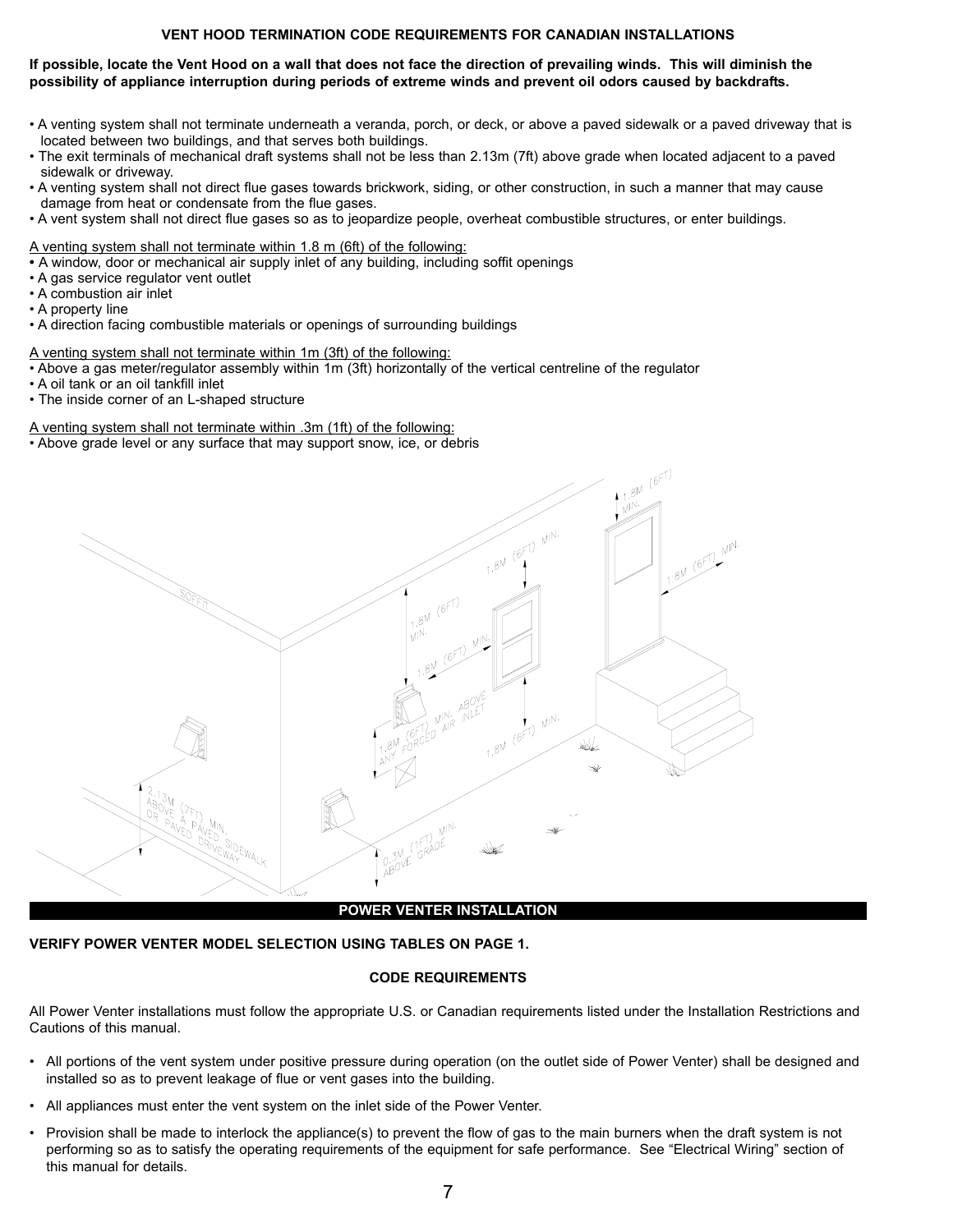## **INSTALLATION RESTRICTIONS**

DIAGRAM A

- 1. Power Venter must be installed as close as possible to the termination of the vent system to obtain optimal appliance efficiency and to prevent flue gas leakage, (See Diagram A).
- 2. The Power Venter may be mounted in any position as long as the shaft of the motor remains horizontal, to prevent motor bearing wear and to ensure proper Fan Proving Switch operation, (See Diagram B).







U)

PRESSURE<br>SWITCH<br>HORIZONTAL

- 3. The Power Venter housing is single wall. A 6" (15.2 CM) clearance to combustibles must be maintained for gas and 18" (45.7 CM) clearance for oil applications, (See Diagram C). If the appliance name plate specifies a vent connector clearance greater than 6 inches, the greater clearance must be used. Verify these clearances are in compliance with all local codes.
- **NOTE:** Clearance to combustibles may be reduced. Please refer to Clearance Table VI in NFPA #54 or your local code authority.
- 4. Vent pipe transitions, where necessary, must be gradually tapered, (See Diagram D).

DIAGRAM D





- 5. Power Venter to vent pipe connections and all joints on the outlet side of the Power Venter must be sealed with high-temperature silicone sealant or aluminum vent pipe tape to prevent flue gas leakage, (See Diagram E).
- 6. Oil installations require the use of a barometric draft control. Draft control must be installed between the appliance outlet and the Power Venter inlet, (See Diagram E). Oil installations should use the same diameter pipe on the inlet and discharge side of the Power Venter.
- 7. Allow for a minimum straight section of pipe equal to 3 times the diameter of the vent pipe being used when installing elbows on the discharge side of the Power Venter. For example, if using 4" pipe, allow for 12" of straight pipe before using an elbow, (See Diagram F).



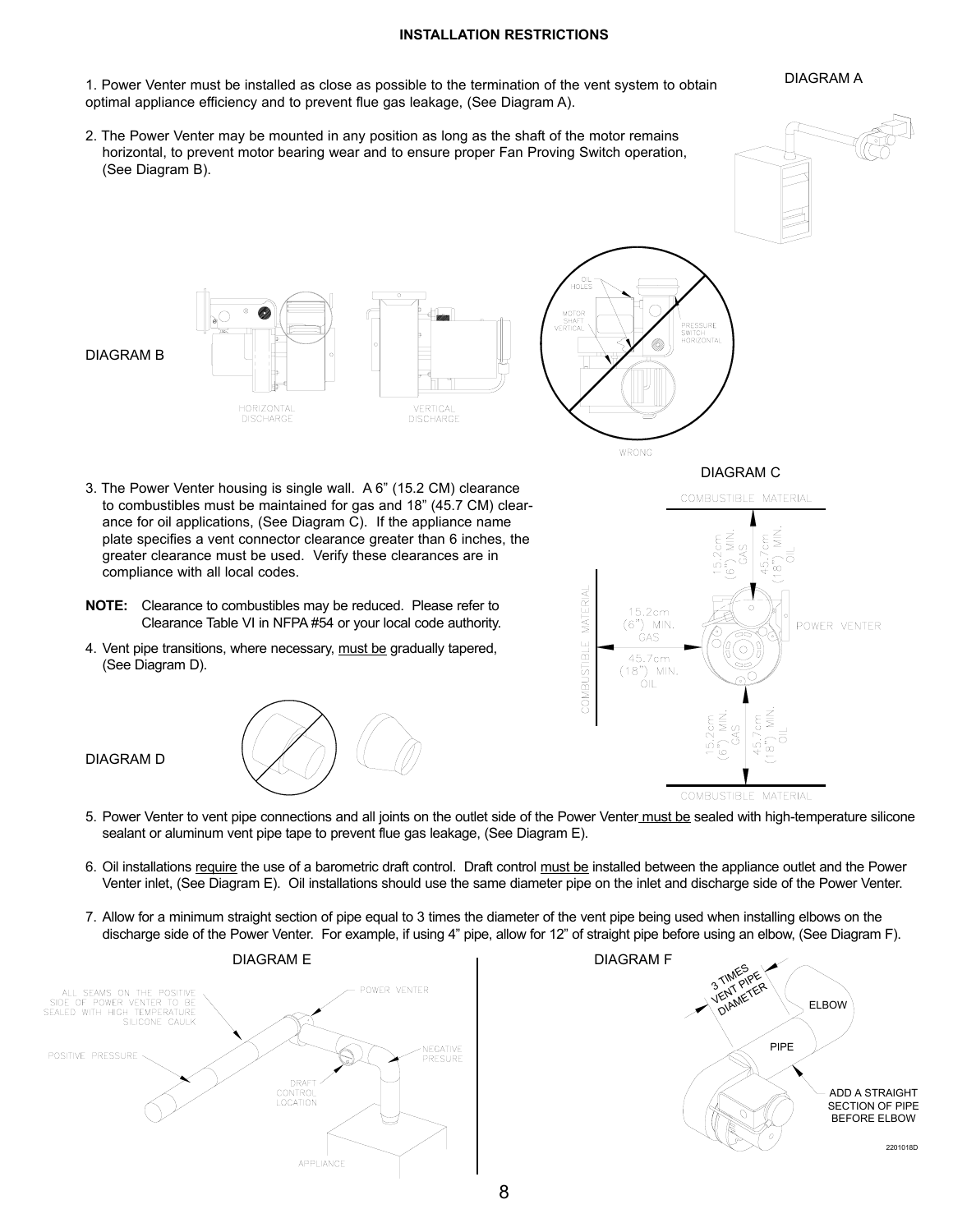## **POWER VENTER MOUNTING**

- 1. Slide the outlet of the Power Venter over the inner sleeve of the Vent Hood and connect them together using a tapered transition fitting if necessary, (See Diagram G). If you are unable to make a direct connection to the Vent Hood, vent pipe may be installed between the Power Venter and Vent Hood. However, all vent pipe connections after the Power Venter must be sealed with high temperature silicone caulk or aluminum vent pipe tape to prevent flue gas leakage, (See Diagram E).
- 2. To facilitate installation and reduce vibration we have included 2 mounting brackets, 2 rubber isolaters and 2 rubber grommets. One of the brackets may be used temporarily as a "third hand" while positioning it for permanent installation.
- 3. When installing the Power Venter for horizontal mount, install one of the brackets to the electrical box using the nut/screw provided. Install the other to the damper rod as shown below. When installing the Power Venter for vertical mount, only one bracket is needed. This bracket should be mounted to the motor as shown below. Temporarily support the Power Venter using wire or a ladder and assemble the mounting brackets, (See Diagram H).



- 4. Verify required vent pipe diameter from "HS-Series Model Selection" on page 1. Verify that a full sized barometric control has been installed on appliances not equipped with a draft hood or draft diverter.
- 5. Install properly sized vent pipe sections from Power Venter inlet to appliance outlet avoiding elbows wherever possible, using only tapered transitions. In most cases a reduction in vent pipe diameter from that of the appliance flue outlet will be necessary.
- 6. Using four holes as guides, attach vent pipe to Power Venter inlet collar using sheet metal screws.
- 7. Support vent pipe in accordance with vent pipe manufacturer's instructions.
- 8. All necessary vent pipe connections after the Power Venter will be under positive pressure during operation. These connections must be sealed with high-temperature silicone sealant or aluminum vent pipe tape supplied by the installer, (See Diagram E).

#### **POWER VENTER ON INDUCED DRAFT GAS APPLIANCES**

When installing the Power Venter on induced draft gas appliances, a barometric draft control must be added. The draft control provides pressure relief to neutralize over-drafting and allows a means of draft adjustment for optimum burner efficiency. By adjusting the draft control and Power Venter damper the installer can obtain the appliance manufacturer's recommended draft setting.

Install the vent pipe and draft control as shown in the diagrams below. The draft control should connect to a tee off of the appliance flue outlet. The Power Venter may only be used with appliances capable of being chimney vented. It is not suitable for use on highefficiency, condensing models.

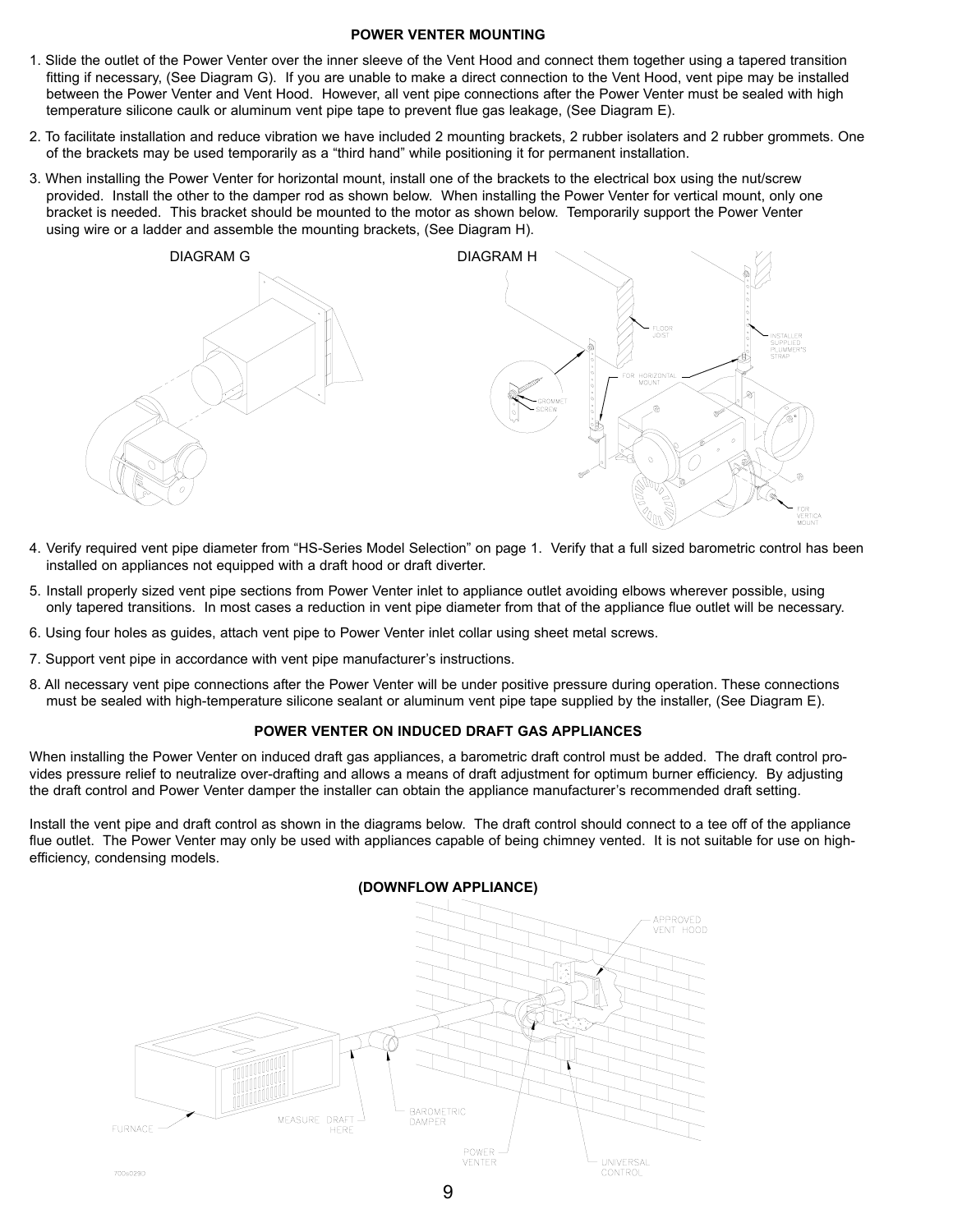## **(UPFLOW APPLIANCE)**



The UC1 has a 2 foot whip that contains a ground lead and the leads to power the Venter motor and connect to the Fan Prover. If it is desirable to mount the UC1 more than 2 feet from the Venter an additional electrical junction box and appropriate length of conduit will be necessary. Any added wire should be 14 gauge and a pig tail should be added to each ground wire connection so that each electrical junction box is grounded.

Do not mount the UC1 junction box on a heat source that exceeds  $140^{\circ}F (60^{\circ}C)$ . Examples of improper mounting surfaces include vent pipe, top of heater casing or any place where radiant or convective heat would cause the junction box temperature to exceed 140<sup>0</sup>F.

The UC1 is intended for indoor installation only.

Using the key hole slots on the back of the UC1 junction box as a template, mark 4 holes on the mounting surface, drill pilot holes if necessary, and secure junction box using provided screws.

## **ELECTRICAL WIRING**

## A WARNING

All wiring from the UC1 to the appliance must be appropriate Class 1 wiring as follows: installed in rigid metal conduit, intermediate metal conduit, rigid non-metallic conduit, electrical metallic tubing, Type MI Cable, Type MC Cable, or be otherwise suitably protected from physical damage.

## **IMPORTANT: MORE THAN ONE INTERLOCK METHOD MAY BE APPLICABLE**

In many cases it is easier to interlock with the thermostat/aquastat portion of the heater control circuit vs. the ignition module / primary control portion of the heater control circuit. Review all of the wiring diagram options prior to choosing the best method.

## **SEQUENCE OF OPERATION WITH UC1 UNIVERSAL CONTROL AND 24 VAC OR 115 VAC HEATER CONTROL CIRCUIT:**

Control signal from thermostat, aquastat, primary control or gas valve is intercepted and routed to terminal "1" on UC1 terminal strip. When terminal "1" is energized with either 24 VAC or 115 VAC, the Venter motor is energized. After draft is established, the Fan Proving Switch closes within 5 to 10 seconds energizing terminal "4", which completes the circuit allowing burner to fire. **NOTE:** If a Venter pre-purge is selected, the burner will not fire until the pre-purge time is finished. The Venter will continue to run after the burner has finished firing for the set post-purge time cycle. The UC1 is set for a 2 minute post-purge time period from the factory. See "Pre / Post-Purge Settings" on page 5 for details.

**The "1" input terminal on the UC1 can accept either a 24 VAC or 115 VAC control signal. IMPORTANT:** The RED voltage jumper must be positioned based on appliance interlock voltage 24V or 115V. If using the "DRY" contact activation method, use terminals A & B on UC1 control and position the RED voltage jumper tab in the "DRY" position. See millivolt appliance interlock diagram for further information. **IMPORTANT:** Only one interlock method (i.e. 24V, 115V or "Dry") can be used with the UC1. Multiple appliance interlocks require the use of our MAC-Series multiple appliance controls.

The steps listed under each diagram are intended as a supplement to the diagram. Wiring colors or designations may vary by manufacturer. If you are unable to wire the UC1 as outlined in these instructions, call Tjernlund's Customer Service Department toll free at 1-800-255-4208 for assistance.

**IMPORTANT:** If the call for heat interlock signal or 115 VAC power is removed, the UC1 board will reset and any fault, if present, will be stored in memory instead of displayed. See page 5, "Checking Memory for Last Fault Code".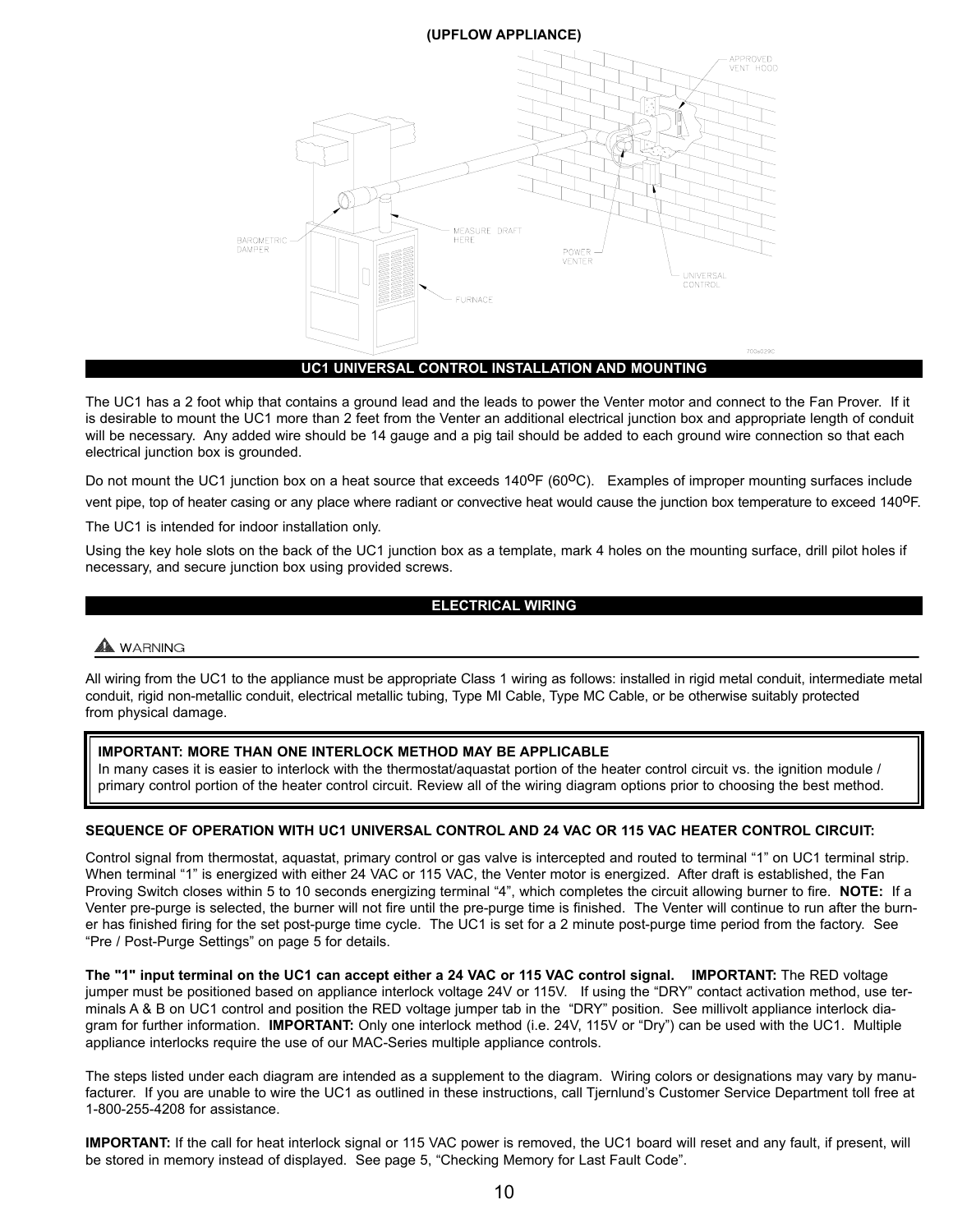## **UC1 UNIVERSAL CONTROL WIRING SCHEMATIC**

The Ground lead, Venter motor and Fan Prover leads are factory connected to the UC1 circuit board. Venter Ground, motor and Fan Prover wiring connections are made at the free end of the 2 foot whip in HS-Series junction box.



**WARNING:** Disconnect power supply from the UC1 and heating equipment when making wiring connections and servicing the Venter. Failure to do so may result in personal injury and/or equipment damage. LED #5 (RED) should be off with power removed.



## **WIRING CONNECTIONS FROM UC1 UNIVERSAL CONTROL MADE IN HS-SERIES JUNCTION BOX**

- 1. Connect ground from UC1 whip to grounding stud in Venter.
- 2. Connect Black and White leads from UC1 whip to Venter motor leads.
- 3. Connect Blue and Yellow leads from UC1 whip to Fan Prover switch terminals in Venter. Yellow lead should be on switch terminal closest to Venter junction box wall.
- 4. Insert provided hole plug in HS-Series junction box in opening opposite UC1 whip.

## **MULTIPLE APPLIANCE INTERLOCKS**

To interlock with one additional 24/115 VAC heater add the MAC1E. It is a stripped down auxiliary board version of the UC1 and is powered by and communicates with the UC1 through a factory wired whip.

To interlock more than two 24/115 VAC heaters, add the MAC4E for a total of up to 5 heaters. It is powered by and communicates with the UC1 through a factory wired whip. Consult factory for installations with more than 5 heaters.

To interlock a millivolt water heater and a 24/115 VAC furnace or boiler, add the WHKE and MAC1E.

## **MILLIVOLT INSTALLATIONS**

Each millivolt appliance interlocked with the UC1 must have its own WHKE kit installed. The WHKE Gas Pressure Switch actuates the Venter through the A - B Dry contacts. The Linear Limit switch disables the heater in the event of a venting malfunction. **IMPORTANT**: Each millivolt appliance interlocked with the UC1 must have its own Linear Limit spill switch.

#### **MULTIPLE MILLIVOLT HEATER INSTALLATIONS**

Multiple millivolt heaters can be installed by using the A-B dry contact terminals of the UC1, MAC1E or MAC4E. Wire each WHKE gas pressure switch in parallel across A-B terminals of UC1, MAC1E or MAC4E. Wire Linear Limit safety switch into each individual millivolt heater. For further information consult factory or WHKE instructions.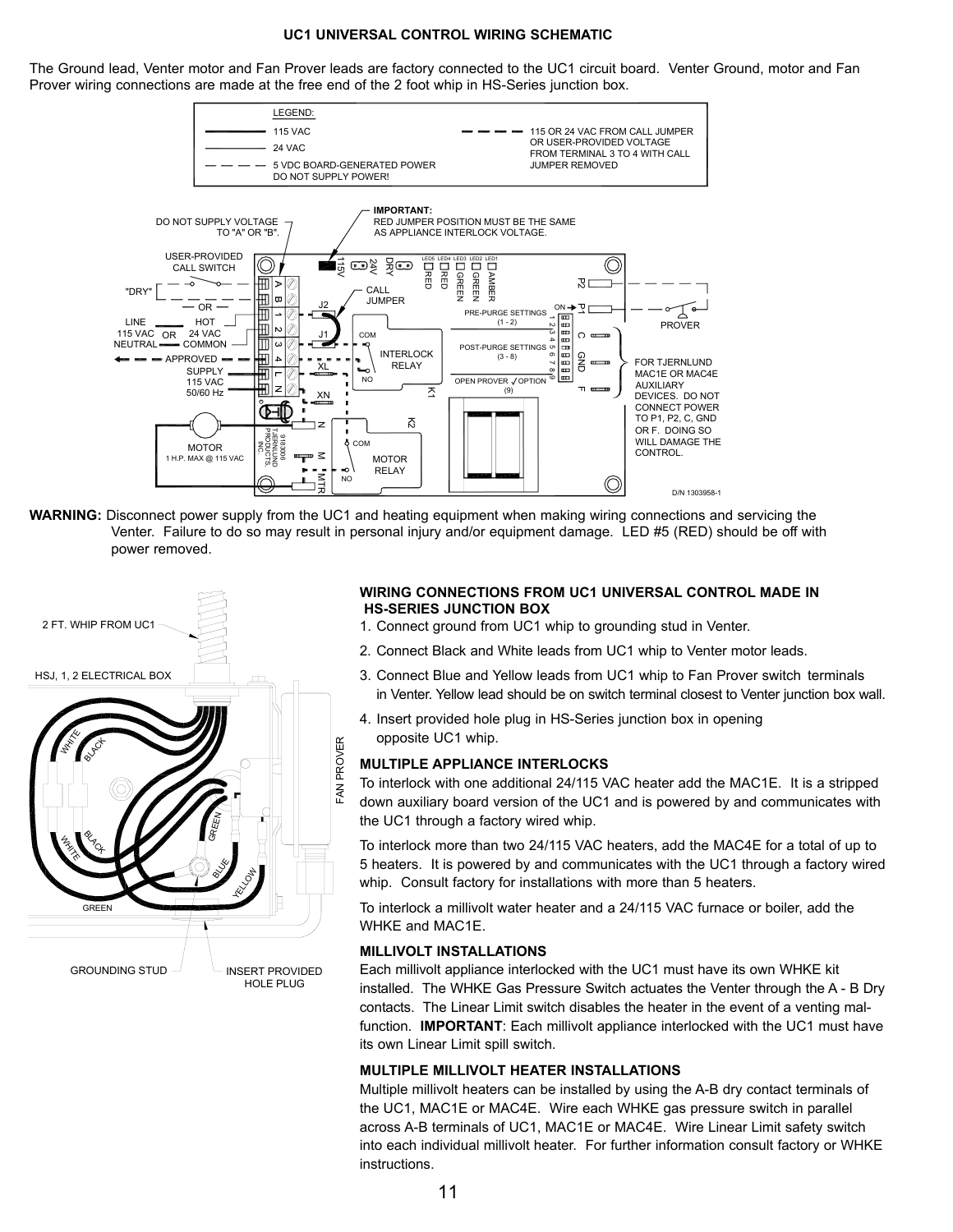## **UC1 UNIVERSAL CONTROL CONNECTED WITH A 24 VAC ELECTRONIC IGNITION MODULE**



- 1. Remove the wire on MV at gas valve and connect it on #1 on UC1 terminal block.
- 2. Connect #2 on UC1 terminal block to MV/PV.
- 3. Connect #4 on UC1 terminal block to MV on gas valve.
- 4. Make sure RED voltage jumper on UC1 is on 24V.
- 5. Connect 115 VAC supply voltage to L & N terminals on UC1. Crimp Ground wire to grounding spade terminal in UC1. Important: Installer must supply overload and disconnect protection.
- 6. If not previously completed, connect ground from UC1 whip to grounding stud in Venter. Connect Black and White leads from UC1 whip to Venter motor leads. Connect Blue and Yellow leads from UC1 whip to Fan Prover switch terminals in Venter. Yellow lead should be on switch terminal closest to Venter junction box wall.

## **UC1 UNIVERSAL CONTROL CONNECTED WITH A 24 OR 115 VAC STANDING PILOT**



- 1. Remove the wire on TH or HOT of gas valve and connect it on #1 on UC1 terminal block.
- 2. Connect #2 on UC1 terminal block to TR or Common.
- 3. Connect #4 on UC1 terminal block to TH or HOT on gas valve.
- 4. Make sure RED voltage jumper on UC1 is on 24V or 115V depending on control voltage.
- 5. Connect 115 VAC supply voltage to L & N terminals on UC1. Crimp Ground wire to grounding spade terminal in UC1. Important: Installer must supply overload and disconnect protection.
- 6. If not previously completed, connect ground from UC1 whip to grounding stud in Venter. Connect Black and White leads from UC1 whip to Venter motor leads. Connect Blue and Yellow leads from UC1 whip to Fan Prover switch terminals in Venter. Yellow lead should be on switch terminal closest to Venter junction box wall.

**NOTE:** If burner safety control goes out on lockout, the Venter will continue to run as long as a call for heat is present.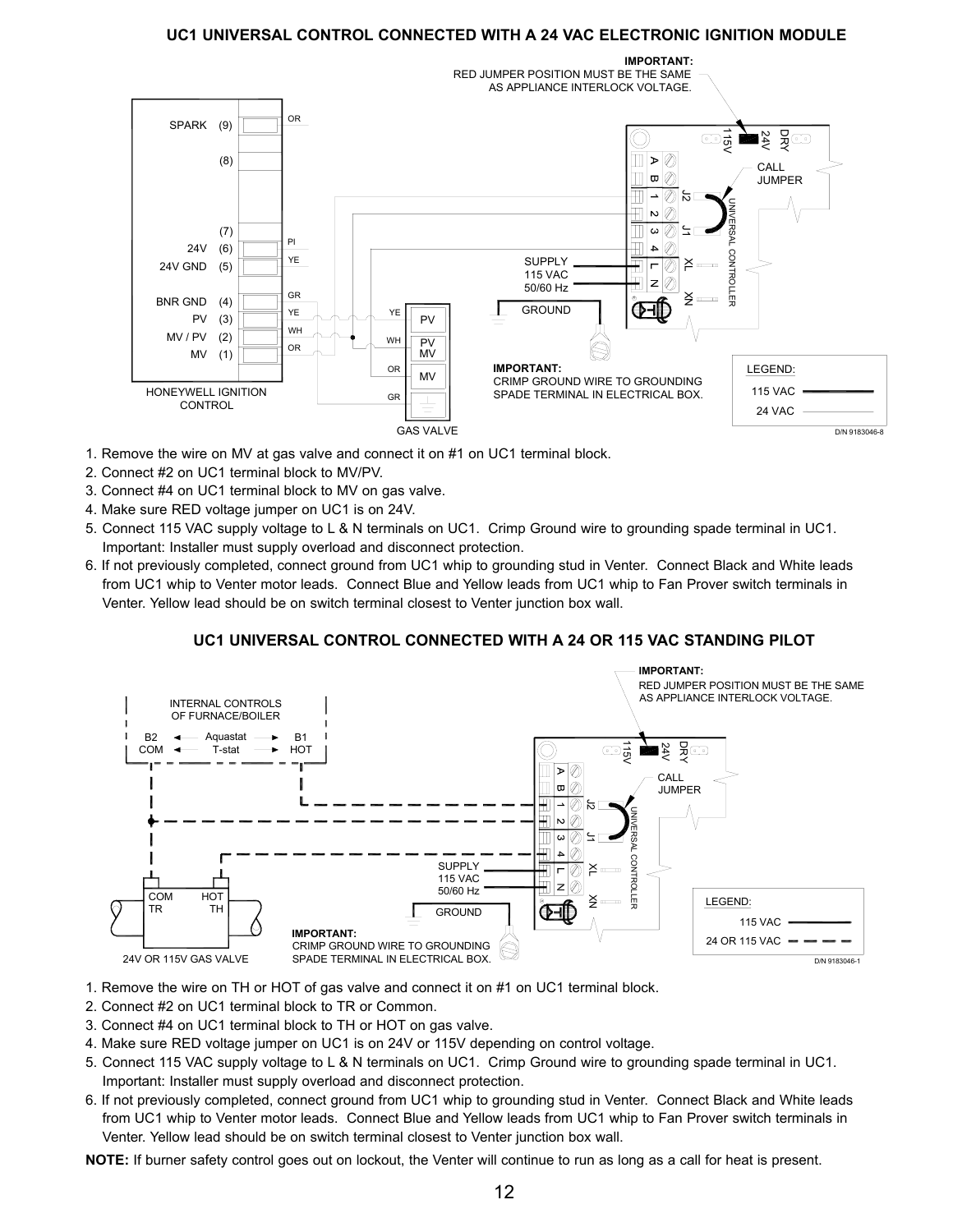## **UC1 UNIVERSAL CONTROL CONNECTED WITH A SINGLE ZONE 24 VAC THERMOSTAT**



- 1. Connect W from t-stat to #1 on terminal block of UC1.
- 2. Connect #2 on UC1 terminal block to C on internal control terminal strip of furnace/boiler.
- 3. Connect #4 on UC1 terminal block to W on internal control terminal strip of furnace/boiler.
- 4. Make sure RED voltage jumper on UC1 is on 24V.
- 5. Connect 115 VAC supply voltage to L & N terminals on UC1. Crimp Ground wire to grounding spade terminal in UC1. Important: Installer must supply overload and disconnect protection.
- 6. If not previously completed, connect ground from UC1 whip to grounding stud in Venter. Connect Black and White leads from UC1 whip to Venter motor leads. Connect Blue and Yellow leads from UC1 whip to Fan Prover switch terminals in Venter. Yellow lead should be on switch terminal closest to Venter junction box wall.

**NOTE:** If burner safety control goes out on lockout, the Venter will continue to run as long as a call for heat is present.



**UC1 UNIVERSAL CONTROL AND WHKE INTERLOCK KIT CONNECTED WITH A MILLIVOLT APPLIANCE** 

Each millivolt appliance interlocked with the UC1 must have its own WHKE kit installed. The WHKE Gas Pressure Switch actuates the Venter through the A - B Dry contacts. The Linear Limit switch disables the heater in the event of a venting malfunction. **IMPORTANT**: Each millivolt appliance interlocked with the UC1 must have its own Linear Limit spill switch.

(ECO) OF WATER HEATER. LINEAR LIMIT SPILL SWITCH,

950-0470 JUNCTION ADAPTER AND GAS PRESSURE SWITCH ARE INCLUDED WITH WHKE KIT.

- 1. Wire WHKE Gas Pressure Switch across A and B terminals on UC1. Do not supply voltage to A and B terminals.
- 2. Wire WHKE Linear Limit in series with thermocouple junction adapter or high limit ECO of water heater.
- 3. Make sure RED voltage jumper on UC1 is in the DRY position.

SAFETY CIRCUIT ACROSS P1 & P2 OF UC1 IS NOT UTILIZED

IN THIS APPLICATION. SPILL SWITCH MUST BE INTERLOCKED

WITH HEATING EQUIPMENT AS SHOWN.

- 4. Connect 115 VAC supply voltage to L & N terminals on UC1. Crimp Ground wire to grounding spade terminal in UC1. Important: Installer must supply overload and disconnect protection.
- 5. If not previously completed, connect ground from UC1 whip to grounding stud in Venter. Connect Black and White leads from UC1 whip to Venter motor leads. Connect Blue and Yellow leads from UC1 whip to Fan Prover switch terminals in Venter. Yellow lead should be on switch terminal closest to Venter junction box wall.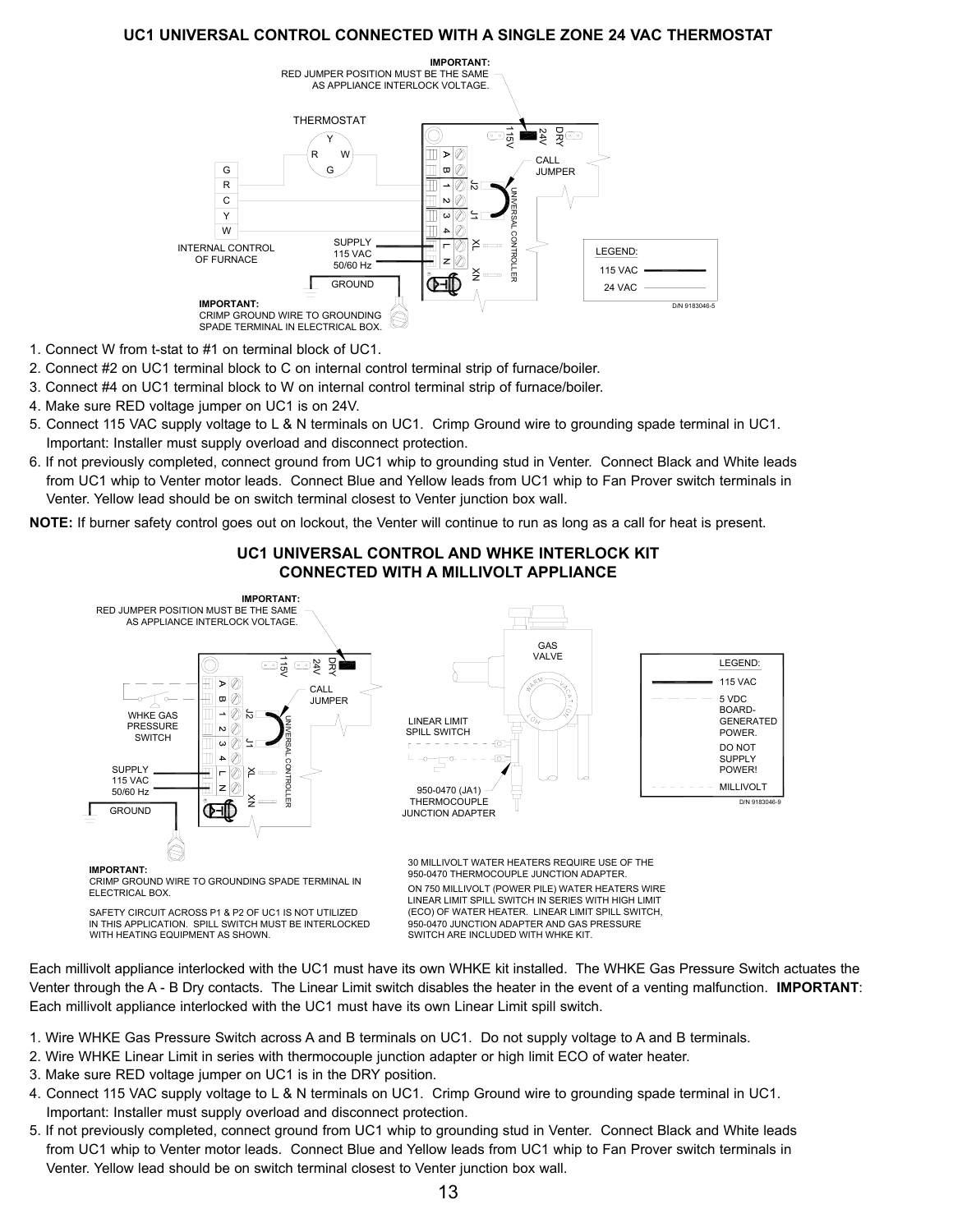## **UC1 UNIVERSAL CONTROL CONNECTED TO A GAS OR OIL BURNER WITH AN AQUASTAT**



- 1. Disconnect B1 from L1 of oil burner primary control, burner relay or hot of gas valve and reconnect to #1 on UC1 terminal block.
- 2. Connect #2 on UC1 terminal block to B2 or N.
- 3. Connect #4 on UC1 terminal block to the L1 on line voltage oil burner primary control, burner relay or gas valve.
- 4. Make sure RED voltage jumper on UC1 is on 115V.
- 5. Connect 115 VAC supply voltage to L & N terminals on UC1. Crimp Ground wire to grounding spade terminal in UC1. Important: Installer must supply overload and disconnect protection.
- 6. If not previously completed, connect ground from UC1 whip to grounding stud in Venter. Connect Black and White leads from UC1 whip to Venter motor leads. Connect Blue and Yellow leads from UC1 whip to Fan Prover switch terminals in Venter. Yellow lead should be on switch terminal closest to Venter junction box wall.

**NOTE:** If burner safety control goes out on lockout, the Venter will continue to run as long as a call for heat is present.

## **UC1 UNIVERSAL CONTROL CONNECTED TO A HONEYWELL R7184 SERIES OR EQUIVALENT PRIMARY CONTROL WITH A LINE VOLTAGE THERMOSTAT OR AQUASTAT**



- 1. Disconnect burner motor wire off the R7184.
- 2. Connect burner motor terminal of R7184 to #1 on UC1 terminal block.
- 3. Connect #2 on UC1 terminal block to L2 or N.
- 4. Connect #4 on UC1 terminal block to burner motor wire removed from R7184.
- 5. Make sure RED voltage jumper on UC1 is on 115V.
- 6. Connect 115 VAC supply voltage to L & N terminals on UC1. Crimp Ground wire to grounding spade terminal in UC1. Important: Installer must supply overload and disconnect protection.
- 7. If not previously completed, connect ground from UC1 whip to grounding stud in Venter. Connect Black and White leads from UC1 whip to Venter motor leads. Connect Blue and Yellow leads from UC1 whip to Fan Prover switch terminals in Venter. Yellow lead should be on switch terminal closest to Venter junction box wall.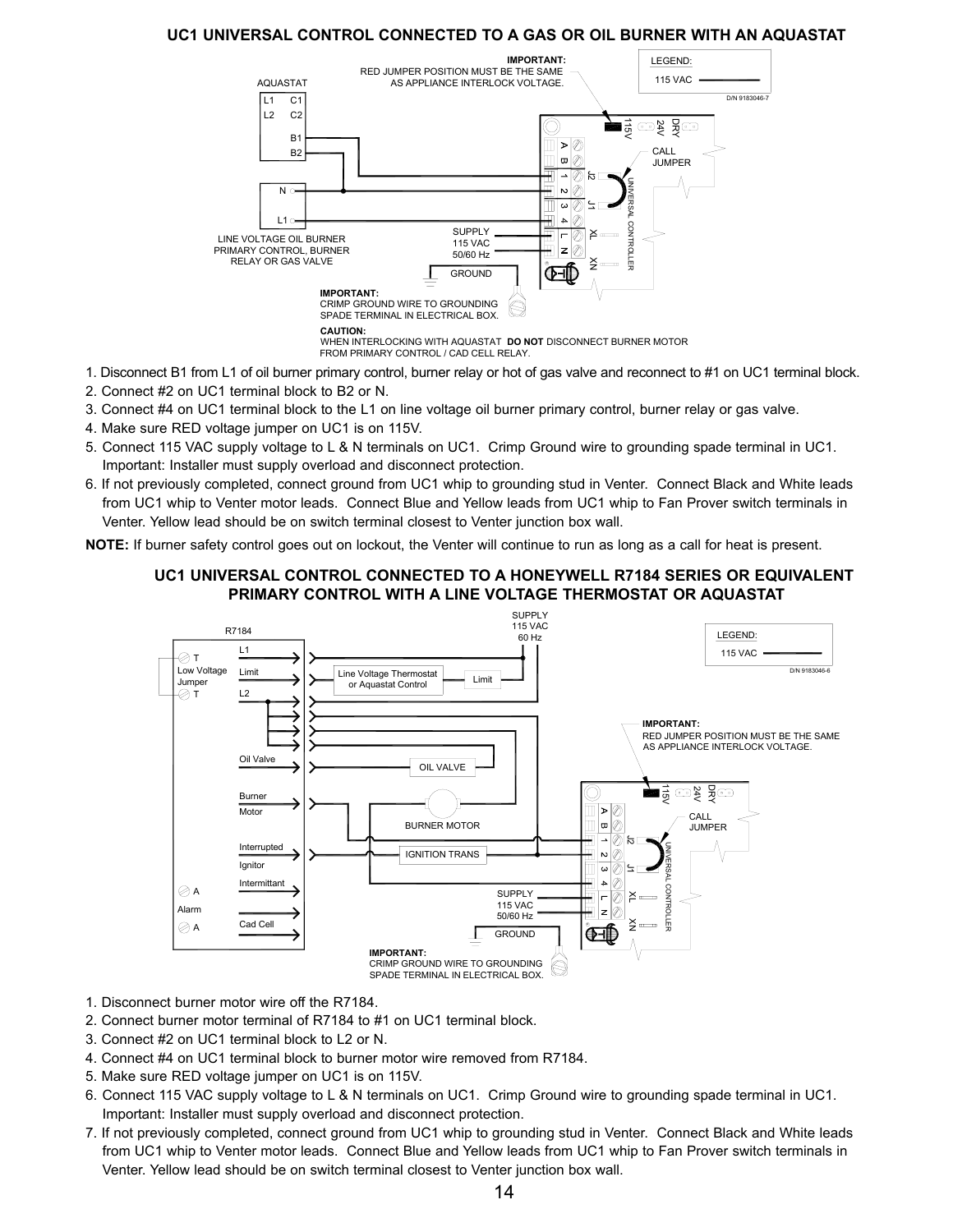## **UC1 UNIVERSAL CONTROL CONNECTED WITH A CARLIN 40200, 42230, 48245, 50200, 60200 SERIES OR EQUIVALENT AND A LINE VOLTAGE THERMOSTAT OR AQUASTAT**



- 1. Disconnect burner motor wire off the Orange on Carlin.
- 2. Connect burner motor terminal Orange of Carlin to #1 on UC1 terminal block.
- 3. Connect #2 on UC1 terminal block to L2 or N
- 4. Connect #4 on UC1 terminal block to burner motor wire removed from Orange of Carlin.
- 5. Make sure RED voltage jumper on UC1 is on 115V.
- 6. Connect 115 VAC supply voltage to L & N terminals on UC1. Crimp Ground wire to grounding spade terminal in UC1. Important: Installer must supply overload and disconnect protection.
- 7. If not previously completed, connect ground from UC1 whip to grounding stud in Venter. Connect Black and White leads from UC1 whip to Venter motor leads. Connect Blue and Yellow leads from UC1 whip to Fan Prover switch terminals in Venter. Yellow lead should be on switch terminal closest to Venter junction box wall.

## **UC1 UNIVERSAL CONTROL CONNECTED TO A HONEYWELL R8184 SERIES OR EQUIVALENT PRIMARY CONTROL**



- 1. Separate the Black burner motor wire from the Orange wire of R8184 Primary Control.
- NOTE: Do not separate the ignition transformer wire from the Orange.
- 2. Connect Orange wire of R8184 to #1 on UC1 terminal block.
- 3. Connect #2 on UC1 terminal block to White on R8184 and L2 or B2.
- 4. Connect Black of burner motor to #4 on UC1 terminal block.
- 5. Make sure RED voltage jumper on UC1 is on 115V.
- 6. Connect 115 VAC supply voltage to L & N terminals on UC1. Crimp Ground wire to grounding spade terminal in UC1. Important: Installer must supply overload and disconnect protection.
- 7. If not previously completed, connect ground from UC1 whip to grounding stud in Venter. Connect Black and White leads from UC1 whip to Venter motor leads. Connect Blue and Yellow leads from UC1 whip to Fan Prover switch terminals in Venter. Yellow lead should be on switch terminal closest to Venter junction box wall.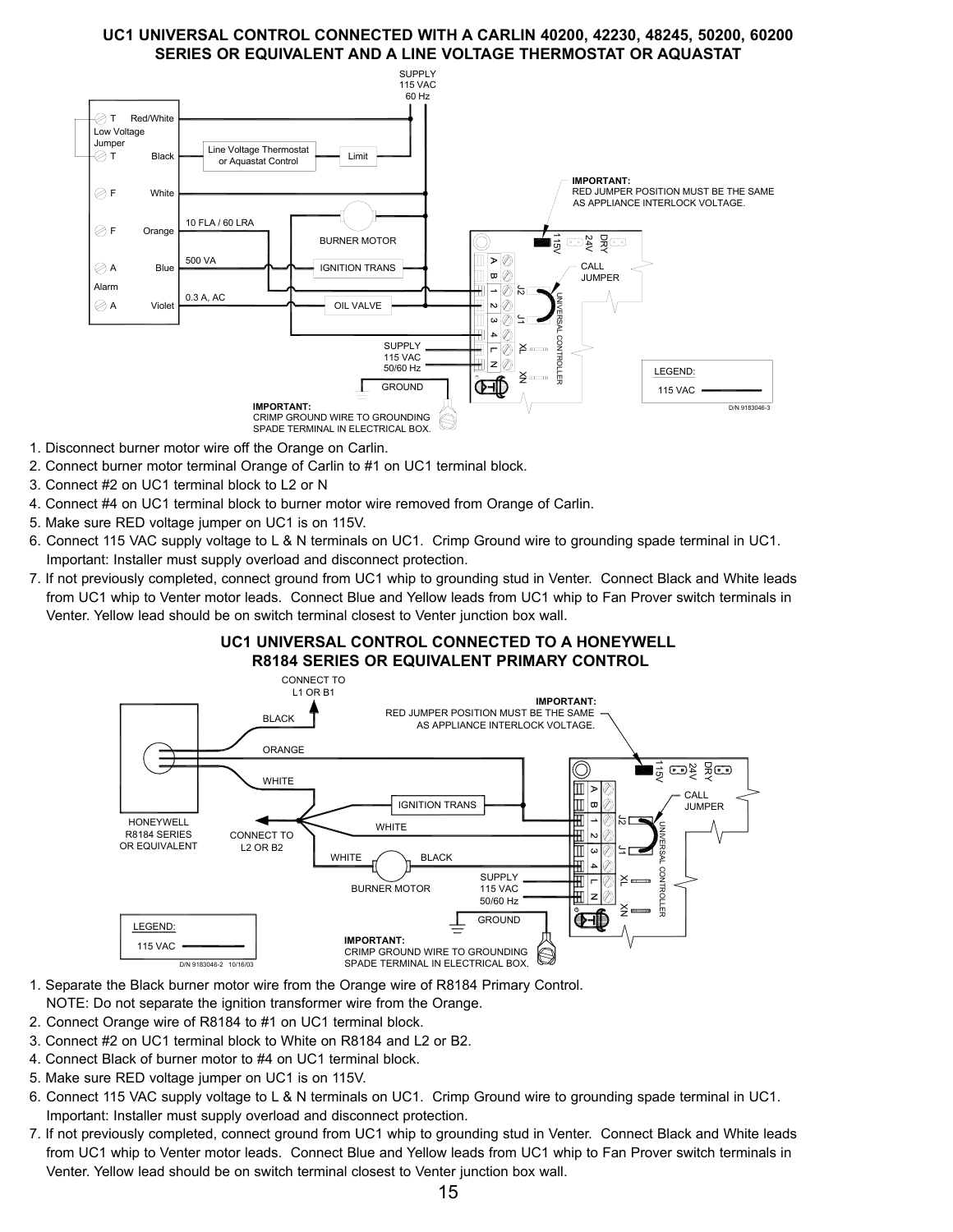## **UC1 UNIVERSAL CONTROL CONNECTED TO AN OIL-FIRED FURNACE WITH A HONEYWELL T87 OR EQUIVALENT NON-POWERED THERMOSTAT**



- 1. **IMPORTANT:** Remove J1 & J2 Call Jumper on UC1 to avoid backfeeds or short circuits.
- 2. Connect T87 or Equivalent non-powered thermostat to A and B terminals on UC1.
- 3. Remove T T Jumper from R8184 or equivalent Primary Control.
- 4. Connect #3 on UC1 terminal block to T terminal of Primary Control.
- 5. Connect #4 on UC1 terminal block to remaining T terminal of Primary Control.
- 6. Make sure RED voltage jumper on UC1 is on DRY.
- 7. Connect 115 VAC supply voltage to L & N terminals on UC1. Crimp Ground wire to grounding spade terminal in UC1. Important: Installer must supply overload and disconnect protection.
- 8. If not previously completed, connect ground from UC1 whip to Venter ground. Connect Black and White leads from UC1 whip to Venter motor leads. Connect Blue and Yellow leads from UC1 whip to Fan Prover switch. Prover Leads are not polarity sensitive.

**NOTE:** If burner safety control goes out on lockout, the Venter will continue to run as long as a call for heat is present.

## **UC1 UNIVERSAL CONTROL OPERATIONAL CHECK**

- 1. Confirm power is supplied to the Control. LED #5 (RED) should be on.
- 2. Activate the UC1 by initiating an appliance call for heat. LED #1 (AMBER) should be on.
- 3. The motor relay will close and activate the Venter motor. LED #3 (GREEN) should be on and Venter motor should be running.
- 4. If the safety circuit across P1 & P2 (Venter Prover) is closed, indicating an approved condition, the appliance interlock relay will close making terminal #3 closed to terminal #4 & LED #2 (GREEN). Appliance burner should fire.
- 5. Remove power to the UC1 and any interlocked appliances. The LED #5 (RED) or any LED's should not be on. Test the safety circuit by removing the Blue or Yellow Lead from Fan Proving Switch. Do not let the opened LEAD touch a ground or damage may occur to the control when power is Reestablished. Reestablish power to the UC1 and interlocked appliances and initiate a call for heat. After 60 seconds a Prover Start Up fault should arise with LED #4 flashing 3 times.
- 6. Remove appliance call for heat and power to the UC1 and any interlocked appliances. The LED #5 (RED) or any LED's should not be on. Reconnect Blue or Yellow Fan Prover lead to Fan Proving Switch terminal removed from in step 5.

7. Reestablish power to UC1 and interlocked appliances and initiate a call for heat to confirm proper operation of UC1 and appliance.

## **RESETTING FAULT CODE CREATED BY STEP 5 OF OPERATIONAL CHECK**

**IMPORTANT:** Prior to accessing the fault code memory, note the settings of the dip switches so that they can be returned to their original Pre / Post-Purge positions. When power is supplied to the UC1 use caution when moving dip switches.

The last fault code can be retrieved at any time by setting all dip switches 1-8 to the up, or "on" position. The last fault code, or lack there of, will be indicated by counting the number of times LED 4 flashes. By moving any of the dip switches back to their original position, the fault code will be cleared. **NOTE:** The UC1 board must have its 115 VAC power supply present when any of the (1-8) dip switches are moved back to their original position for the fault code to clear.

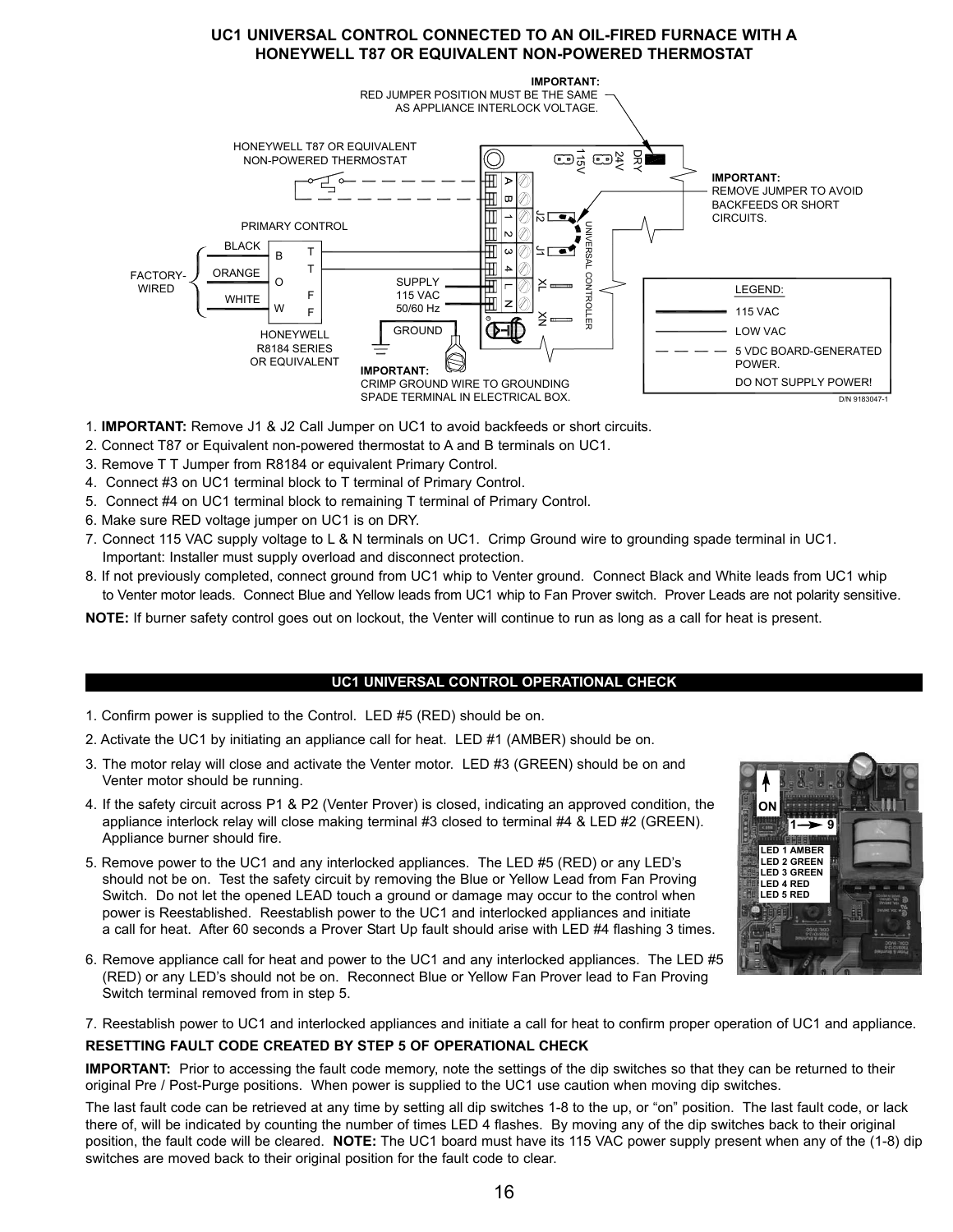## **DRAFT CHECK, SAFETY INTERLOCK & COMBUSTION AIR TEST**

## **WARNING**

The Power Venter Fan Proving Switch is designed to disable the appliance gas valve or burner motor upon Power Venter failure only! It is not designed and cannot replace, regular vent system inspection, appliance servicing and combustion testing.

- 1. Close all doors and windows of the building. If the appliance is installed in a utility room or closet, close the entrance door to this room. Close fireplace dampers.
- 2. Turn on clothes dryer and all exhaust fans such as range hoods, bathroom exhausts and whole house fans to maximum speeds. Do not operate a fan used strictly for Summer exhausting.
- 3. Following the appliance manufacturer's instructions, place the appliance in operation, set thermostat for continuous operation.
- 4. Verify that Power Venter operates first, prior to burner ignition. Watch to make sure burner lights off properly.



#### **GAS**

After allowing appliance(s) to operate for 15 minutes, follow the appliance manufacturers instructions to verify that the recommended draft is present. In general, most gas appliances will operate safely with flue outlet draft levels from -0.02 to -0.05" W.C.. If the draft is excessive, make necessary adjustments to the barometric control and/or follow the, "Power Venter Air Flow Damper Adjustment" procedure outlined below. As a cross check, a candle or match can be held adjacent to the draft hood or barometric control to verify flame/smoke is being drawn into, and not rolling out of edge of the relief opening, (See Diagram I). If exhaust gases are escaping from the relief opening of the draft hood or barometric control, the equipment should not be operated until proper adjustments or repairs are made to provide adequate draft levels.

#### **OIL**

After allowing equipment to operate for 15 minutes, make necessary adjustments to the primary air intake and barometric draft control to comply with the manufacturer recommended over-fire draft and CO2 requirements of the burner. In most cases, the over-fire draft should be in a range of -.02" to -.04" W.C. If adjustments to the primary air intake and barometric draft control do not provide the required over-fire draft, the Power Venter draft adjustment must be repositioned accordingly. Measure over-fire draft after repositioning Power Venter draft adjustment, (See Diagram J).

5. Next, turn on all other fuel-burning appliances within the same room so they will operate at their full input. Repeat Step 3 above, checking the draft on each appliance.

## **POWER VENTER AIR FLOW DAMPER ADJUSTMENT**

The Air Flow Damper Adjustment on the Power Venter is factory set for maximum air flow. Operating a properly sized Power Venter at its maximum setting will assure that combustion gases are safely removed to the outside. If the Power Venter has excess venting capacity than what is required for this application, operating the Power Venter with the air-flow adjustment at the maximum setting may draw more dilution air than necessary.

The Air Flow Damper Adjustment may be set by use of a combustion analyzer, inclined manometer or draft gauge. Alternatively, the damper adjustment can be set using a smoke candle or taper, as follows:

- 1. With all exhaust fans operating, air inlets closed and all appliances firing (as instructed above), hold a lighted match or taper around the edge of the relief opening of the draft hood(s) or barometric draft control, (See Diagram I).
- 2. Set Air Flow Adjustment by loosening locknut and turning damper rod handle. CAUTION: HANDLE MAY BE HOT, use pliers to move handle. Position of rod handle indicates the position of Air Flow Adjustment inside housing, (See Diagram J).
- 3. Using pliers, move handle towards minimum draft setting until spillage is detected at draft hood relief opening, then re-open Air Flow Adjustment just enough to eliminate spillage.
- 4. Lock Air Flow Adjustment at desired setting by tightening locknut.
- 5. Return doors, windows, exhaust fans, fireplace dampers and appliances to their previous conditions of use.

## **COMBUSTION AIR**

Adequate combustion air is vital for proper combustion and for safe venting. Likewise, for proper Power Venter performance, adequate combustion air must be available to the appliance. Many installers assume adequate combustion air is present, especially in older homes. In some cases this is a false assumption, because many older homes have been made "tight" due to weatherization. Size the combustion air opening(s) into the appliance room as outlined local or national codes. Tjernlund's IN-FORCER™ Combustion Air Intake Systems provide a convenient interlocked way to provide combustion air to the equipment room. When installing a Power Venter it is not necessary to supply any more combustion air than normally required when conventional venting. Common symptoms of inadequate combustion air include: Fan Proving Switch short cycling, odor present at end of burner cycle, outside air enters the structure through the Power Venter during appliance off cycle.

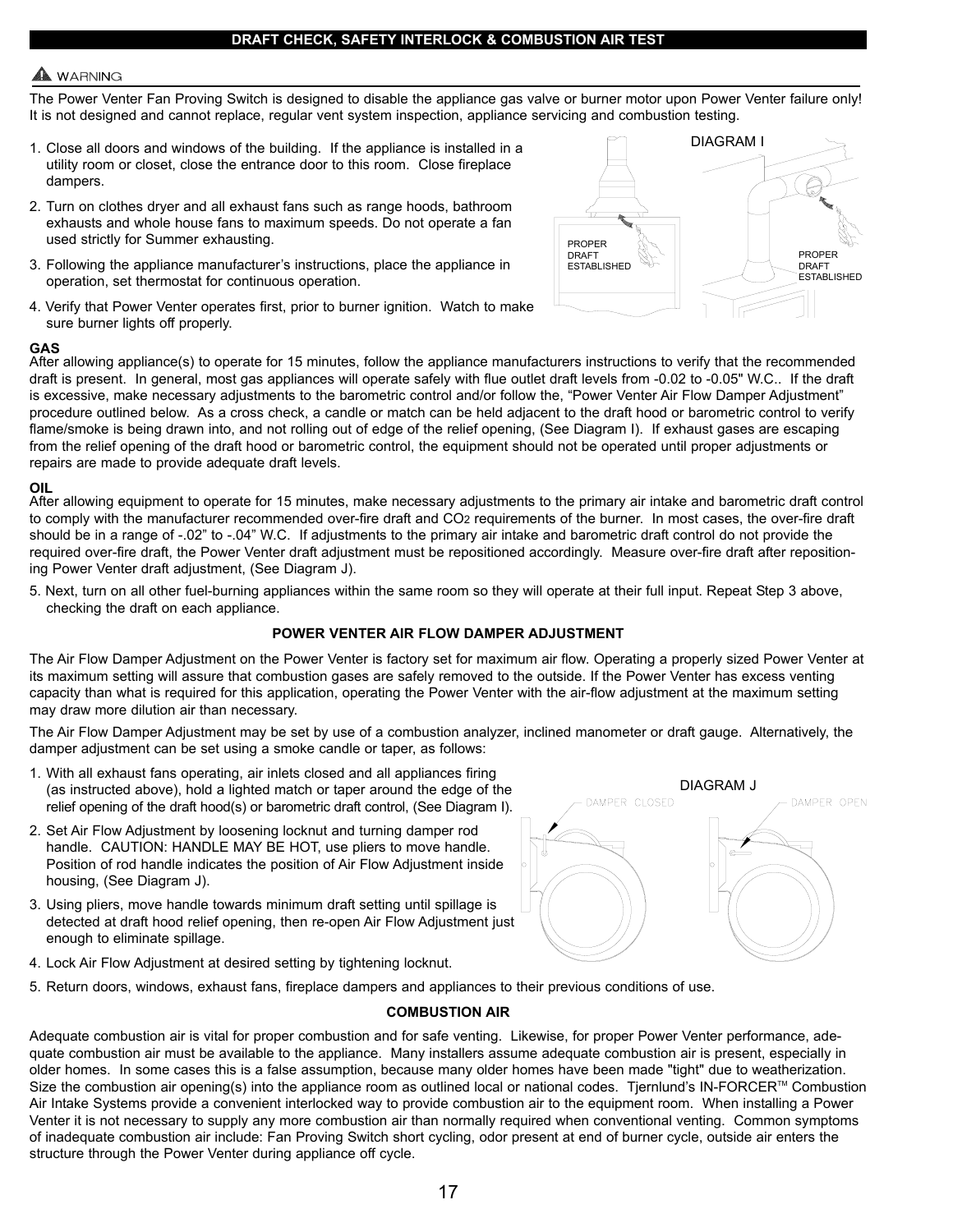#### **MAINTENANCE**

- 1. The HSJ,1,2 motors are permanently lubricated and do not need to be oiled.
- 2. The end-user must semiannually inspect the Vent Hood and vent pipe for blockage, corrosion and leaks.
- 3. A vent system inspection must be performed annually by a qualified service agency. The inspection should include the operation circuit check, safety interlock test, combustion air test and a visual inspection of the complete vent system for corrosion, blockage or leaks. Any corrosion, blockage or leaks detected must be repaired or replaced immediately.

#### **TROUBLESHOOTING**

## A WARNING

The following guide is intended to be used if a problem occurs during the use of the Venter and UC1. It may be necessary to measure voltage during troubleshooting. **Extreme caution must be exercised to prevent injury.** If you are unable to determine the defective part with the use of this guide, call your Tjernlund distributor or Tjernlund Products at 1-800-255-4208 for further assistance.

**IMPORTANT:** If the call for heat interlock signal or 115 VAC power is removed, the UC1 board will reset and any fault, if present, will be stored in memory instead of displayed. See page 5, "Checking Memory for Last Fault Code".

#### **LED STATUS & FAULT INDICATORS**

| ---------------------- |                                                                                                                 |
|------------------------|-----------------------------------------------------------------------------------------------------------------|
| LED #1 (Amber)         | Appliance call for heat.                                                                                        |
| LED #2 (Green)         | Safety circuit through P1 & P2 (Venter Fan Prover) is verified "Open" upon start-up. Indicates Venter prover is |
|                        | closed during run cycle. Burner circuit is energized with contact closure from terminal 3 to 4.                 |
| LED #3 (Green)         | Power switched to Venter motor from L to MTR & M.                                                               |
| LED#4 (Red)            | Status / Fault indicator.                                                                                       |
| LED#5 (Red)            | 115 VAC power supplied to board. Also used as a status indicator.                                               |
|                        |                                                                                                                 |

#### **LED STATUS INDICATORS**

**LED INDICATOR LIGHTS** 

LED #4 & #5 (Red) Flashing Alternately = Venter in Pre-purge. (Pre-Purge options 0, 5, 20, 35 seconds)

- LED #4 & #5 (Red) Flashing in Unison = Venter in Post-Purge. (Post-Purge options 0, 30 seconds or 1, 2, 4, 8, 16 minutes)
- LED #4 Flashes Continuously\* = Fan Prover opened for more than 10 seconds during burner cycle. (Venter will run for 10 minutes, attempting to make Fan Prover)

#### **LED FAULT INDICATORS**

Fault conditions are indicated by counting the number of times LED #4 (Red) flashes.

| LED #4 Flashes 2 Times  | Fan Prover was in electrically closed position prior to venter operation.                    |
|-------------------------|----------------------------------------------------------------------------------------------|
| LED #4 Flashes 3 Times* | Fan Prover does not close within 60 seconds after call for heat.                             |
| LED #4 Flashes 4 Times* | Fan Prover did not re-close after 10 minutes of Venter operation.                            |
| LED #4 Flashes 5 Times* | Fan Prover opened for more than 10 seconds during burner cycle but closed within 10 minutes. |

Investigate causes of Fan Prover not making, i.e; Firing burner at capacities or temperatures exceeding Venter limits, excessive vent pipe runs, elbows directly on venter discharge, high winds, plugged / kinked Fan Prover sensing tube or a faulty Fan Prover.

**IMPORTANT:** Fault codes will automatically be displayed after a fault condition occurs. If the call for heat interlock signal or 115 VAC power is removed, the UC1 board will reset and the fault will be stored in memory instead of displayed. Any new fault will replace any previous fault. See page 5, "Checking Memory for Last Fault Code".

#### **SYMPTOM 1: VENTER OPERATES CONTINUOUSLY**

Verify that Venter is not in post-purge mode which could last up to 16 minutes. A factory post-purge has been set for 2 minutes. LED #4 & #5 (Red) will flash in unison during post-purge. A Venter pre-purge could also be set for up to 35 seconds. LED #4 & #5 (Red) will flash alternately during prepurge. See "Pre / Post-Purge Settings" on page 5.

Verify that LED #1 (Amber) is not lit.

Yes, LED #1 (Amber) is lit: Check interlock wiring. Confirm burner control(s) are functioning properly. UC1 control is receiving constant call for heat signal.

LED #1 (Amber) is not lit: Replace UC1 circuit board part number 950-8804.

#### **SYMPTOM 2: VENTER MOTOR DOES NOT OPERATE**

Verify that UC1 control has power, LED #5 (Red) should be lit. Verify that LED# 4 (Red) is not flashing. See "LED Status & Fault Indicators" above if flashing. Verify RED voltage selection jumper corresponds with interlock voltage (i.e 24V, 115V or "Dry").

No: Check circuit breaker, disconnect switches and wiring. Confirm that Venter motor leads are connected to N & MTR terminals.

Yes, LED #5 (Red) is lit: Verify that the interlocked burner is calling for heat, LED #1 (Amber) should be lit.

No, LED #1 (Amber) is not lit: Verify interlock wiring and that thermostat/aquastat is adjusted to call for heat. Verify that the RED voltage selection jumper is installed so that it matches the voltage of the interlocked burner.

Yes, LED #1 (Amber) is lit: Verify Prover safety circuit fault does not exist. See, "LED Status & Fault Indicators" above.

If faults exist check Prover P1 & P2 safety circuit.

If no faults exist, check for 115 VAC across terminals N and MTR.

Voltage present: Confirm Black and White leads from UC1 whip are securely fastened to Venter motor leads. If so, replace Venter motor. No voltage present: Replace UC1 circuit board part number 950-8804.